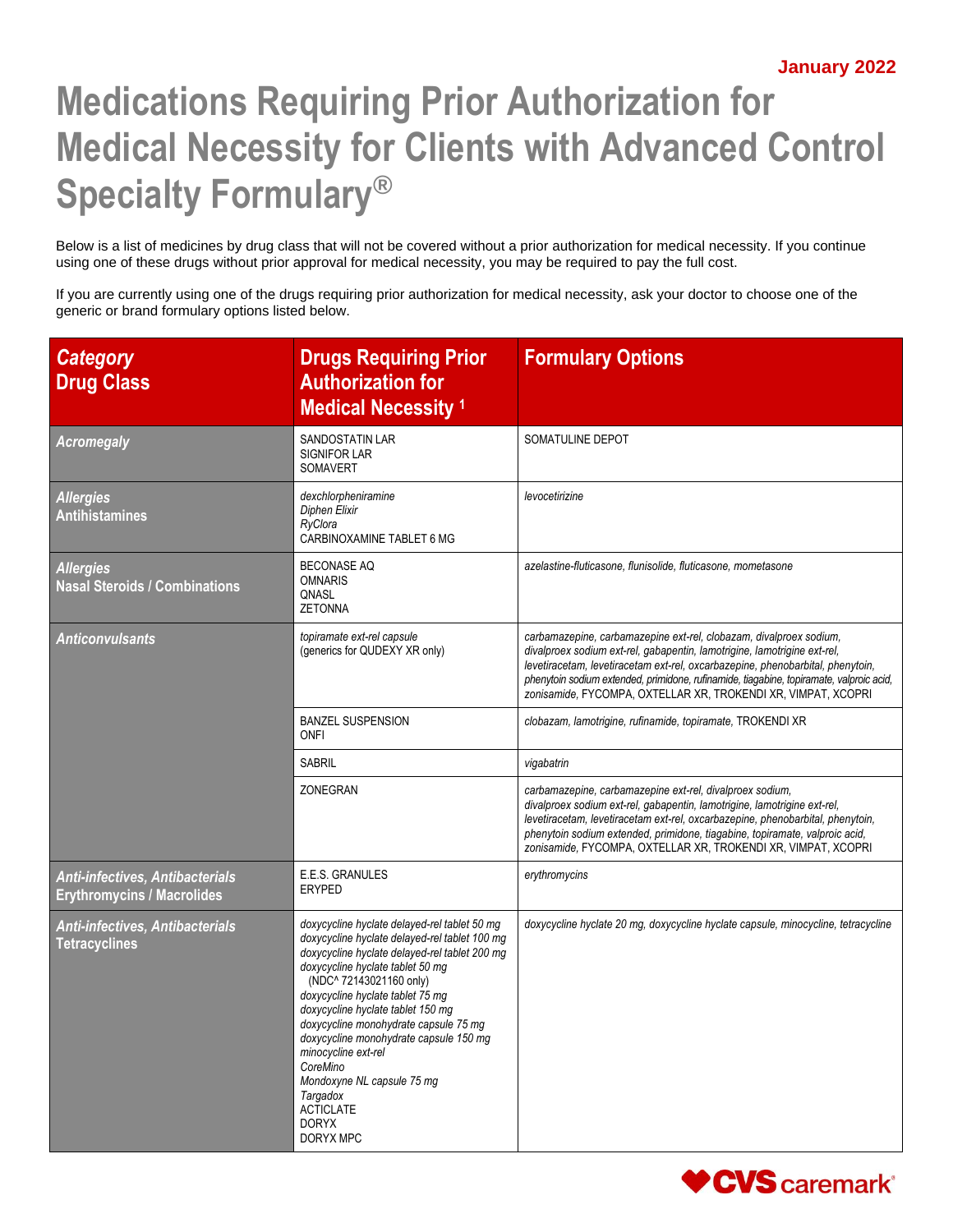| <b>Category</b><br><b>Drug Class</b>                                                                              | <b>Drugs Requiring Prior</b><br><b>Authorization for</b><br><b>Medical Necessity 1</b>               | <b>Formulary Options</b>                                                                                                                                              |
|-------------------------------------------------------------------------------------------------------------------|------------------------------------------------------------------------------------------------------|-----------------------------------------------------------------------------------------------------------------------------------------------------------------------|
| Anti-infectives, Antibacterials<br><b>Miscellaneous</b>                                                           | nitrofurantoin<br>(NDCs^ 16571074024, 70408023932 only)<br><b>MACRODANTIN</b>                        | nitrofurantoin (except NDCs^ 16571074024, 70408023932)                                                                                                                |
| <b>Anti-infectives, Antifungals</b>                                                                               | flucytosine capsule 500 mg                                                                           | fluconazole                                                                                                                                                           |
|                                                                                                                   | posaconazole delayed-rel tablet<br><b>NOXAFIL</b>                                                    | fluconazole, itraconazole                                                                                                                                             |
|                                                                                                                   | <b>CRESEMBA</b>                                                                                      | itraconazole                                                                                                                                                          |
|                                                                                                                   | tavaborole                                                                                           | terbinafine tablet                                                                                                                                                    |
| <b>Anti-infectives, Antiretroviral Agents</b><br><b>Combination Agents</b>                                        | <b>ATRIPLA</b><br><b>COMPLERA</b><br><b>STRIBILD</b>                                                 | efavirenz-emtricitabine-tenofovir disoproxil fumarate,<br>efavirenz-lamivudine-tenofovir disoproxil fumarate, BIKTARVY, DOVATO,<br>GENVOYA, ODEFSEY, SYMTUZA, TRIUMEQ |
|                                                                                                                   | <b>TRUVADA</b>                                                                                       | abacavir-lamivudine, emtricitabine-tenofovir disoproxil fumarate,<br>lamivudine-zidovudine, CIMDUO, DESCOVY, TEMIXYS                                                  |
| <b>Anti-infectives, Antiretroviral Agents</b>                                                                     | <b>APTIVUS</b>                                                                                       | Consult doctor                                                                                                                                                        |
| <b>Protease Inhibitors</b>                                                                                        | <b>INVIRASE</b><br>LEXIVA<br><b>VIRACEPT</b>                                                         | atazanavir, lopinavir-ritonavir, EVOTAZ, PREZCOBIX, PREZISTA                                                                                                          |
| <b>Anti-infectives, Antivirals</b><br>Cytomegalovirus *                                                           | <b>VALCYTE</b>                                                                                       | valganciclovir                                                                                                                                                        |
| <b>Anti-infectives, Antivirals</b><br><b>Hepatitis B *</b>                                                        | <b>BARACLUDE TABLET</b><br><b>EPIVIR HBV</b><br><b>HEPSERA</b>                                       | entecavir, lamivudine, tenofovir disoproxil fumarate, BARACLUDE SOLUTION,<br>VEMLIDY                                                                                  |
| <b>Anti-infectives, Antivirals</b>                                                                                | <b>MAVYRET</b>                                                                                       | EPCLUSA (genotypes 1, 2, 3, 4, 5, 6), HARVONI (genotypes 1, 4, 5, 6), VOSEVI <sup>2</sup>                                                                             |
| <b>Hepatitis C *</b>                                                                                              | <b>VIEKIRA PAK</b><br><b>ZEPATIER</b>                                                                | EPCLUSA (genotypes 1, 2, 3, 4, 5, 6), HARVONI (genotypes 1, 4, 5, 6)                                                                                                  |
| <b>Anti-infectives, Antivirals</b><br>Herpes *                                                                    | acyclovir cream<br><b>VALTREX</b>                                                                    | acyclovir capsule, acyclovir tablet, valacyclovir                                                                                                                     |
| <b>Anti-infectives</b><br><b>Miscellaneous</b>                                                                    | <b>DARAPRIM</b>                                                                                      | pyrimethamine                                                                                                                                                         |
| <b>Antiobesity</b>                                                                                                | <b>CONTRAVE</b><br><b>XENICAL</b>                                                                    | QSYMIA, SAXENDA, WEGOVY                                                                                                                                               |
| Anxiety <sup>*</sup><br><b>Benzodiazepines</b>                                                                    | <b>ATIVAN</b><br><b>XANAX</b><br><b>XANAX XR</b>                                                     | alprazolam, clonazepam, diazepam, lorazepam, oxazepam                                                                                                                 |
| Asthma <sup>*</sup><br><b>Beta Agonists, Short-Acting</b>                                                         | PROAIR HFA<br><b>PROAIR RESPICLICK</b><br>PROVENTIL HFA<br><b>VENTOLIN HFA</b><br><b>XOPENEX HFA</b> | albuterol sulfate CFC-free aerosol, levalbuterol tartrate CFC-free aerosol                                                                                            |
| Asthma *<br><b>Leukotriene Modulators</b>                                                                         | zileuton ext-rel<br><b>SINGULAIR</b>                                                                 | montelukast, zafirlukast                                                                                                                                              |
| Asthma *<br><b>Steroid Inhalants</b>                                                                              | <b>ALVESCO</b><br><b>ASMANEX</b><br><b>ASMANEX HFA</b>                                               | ARNUITY ELLIPTA, FLOVENT DISKUS, FLOVENT HFA,<br>PULMICORT FLEXHALER, QVAR REDIHALER                                                                                  |
| Asthma * or Chronic Obstructive<br><b>Pulmonary Disease (COPD)*</b><br><b>Steroid / Beta Agonist Combinations</b> | <b>DULERA</b>                                                                                        | ADVAIR DISKUS, ADVAIR HFA 1, BREO ELLIPTA 1, SYMBICORT                                                                                                                |

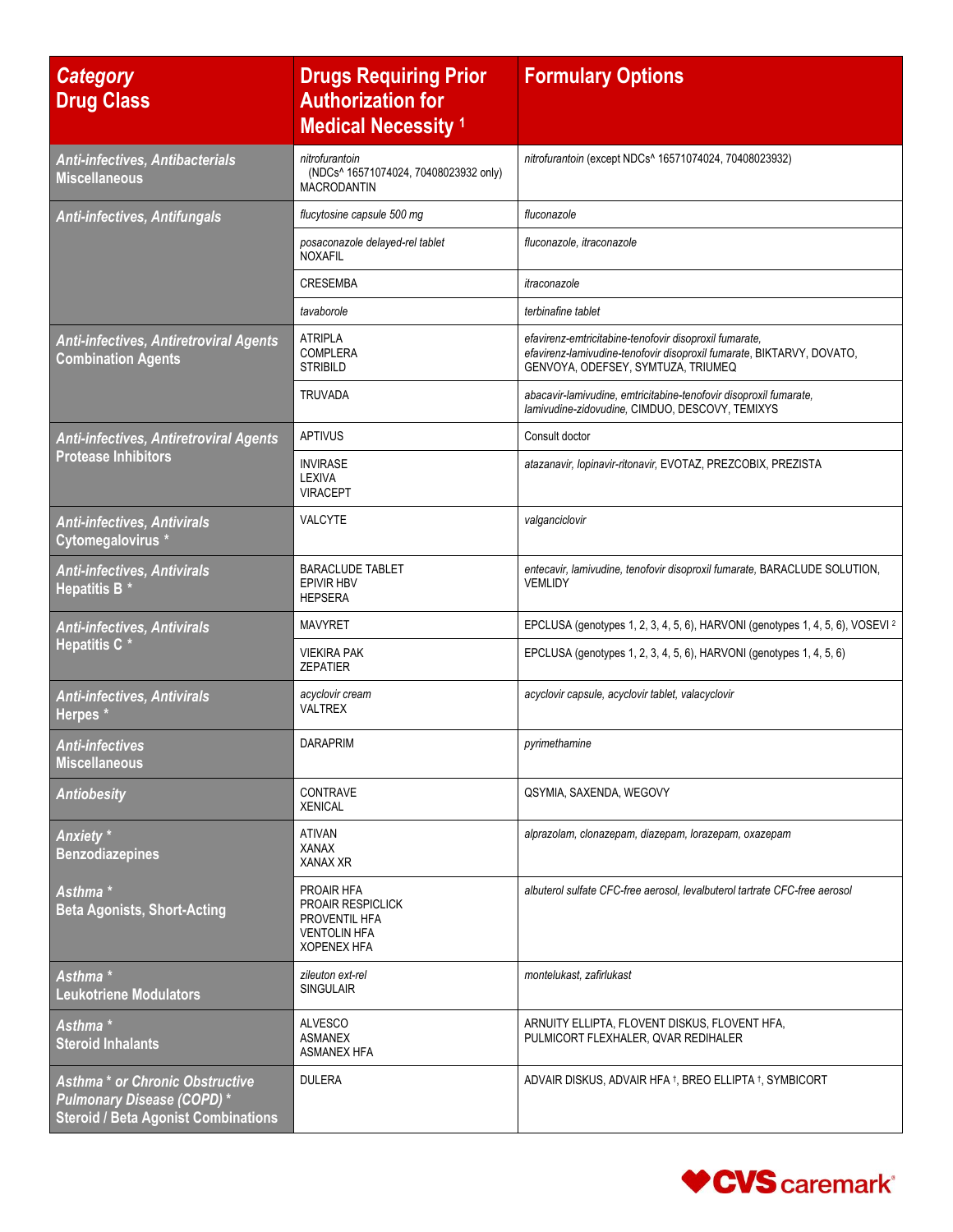| <b>Category</b><br><b>Drug Class</b>                                                                                | <b>Drugs Requiring Prior</b><br><b>Authorization for</b><br><b>Medical Necessity 1</b>                       | <b>Formulary Options</b>                                                                                                                                                     |
|---------------------------------------------------------------------------------------------------------------------|--------------------------------------------------------------------------------------------------------------|------------------------------------------------------------------------------------------------------------------------------------------------------------------------------|
| <b>Attention Deficit Hyperactivity</b><br>Disorder*                                                                 | <b>ADDERALL</b><br><b>EVEKEO</b>                                                                             | amphetamine-dextroamphetamine mixed salts, methylphenidate                                                                                                                   |
|                                                                                                                     | ADZENYS ER<br>ADZENYS XR-ODT<br>APTENSIO XR<br>DAYTRANA<br><b>FOCALIN XR</b>                                 | amphetamine-dextroamphetamine mixed salts ext-rel +,<br>dexmethylphenidate ext-rel, methylphenidate ext-rel 1, MYDAYIS, VYVANSE                                              |
|                                                                                                                     | <b>INTUNIV</b>                                                                                               | amphetamine-dextroamphetamine mixed salts ext-rel +, atomoxetine,<br>dexmethylphenidate ext-rel, guanfacine ext-rel, methylphenidate ext-rel t,<br>MYDAYIS, QELBREE, VYVANSE |
| <b>Autoimmune Agents</b><br><b>Physician-Administered Agents</b>                                                    | <b>ACTEMRA INTRAVENOUS</b><br>ORENCIA INTRAVENOUS                                                            | REMICADE, SIMPONI ARIA                                                                                                                                                       |
|                                                                                                                     | <b>AVSOLA</b><br>CIMZIA LYOPHILIZED POWDER<br><b>INFLECTRA</b><br><b>RENFLEXIS</b>                           | REMICADE, SIMPONI ARIA, STELARA INTRAVENOUS                                                                                                                                  |
|                                                                                                                     | ENTYVIO (For Crohn's Disease Only)                                                                           | REMICADE, STELARA INTRAVENOUS                                                                                                                                                |
|                                                                                                                     | <b>ILUMYA</b>                                                                                                | <b>REMICADE</b>                                                                                                                                                              |
| <b>Autoimmune Agents</b><br><b>Self-Administered Agents</b><br><b>Ankylosing Spondylitis *</b>                      | <b>SIMPONI</b><br><b>TALTZ</b>                                                                               | COSENTYX, ENBREL, HUMIRA                                                                                                                                                     |
| <b>Autoimmune Agents</b><br><b>Self-Administered Agents</b><br>Crohn's Disease *                                    | None                                                                                                         | HUMIRA, STELARA SUBCUTANEOUS #<br># After failure of HUMIRA                                                                                                                  |
| <b>Autoimmune Agents</b><br><b>Self-Administered Agents</b><br><b>Non-Radiographic Axial</b><br>Spondyloarthritis * | <b>TALTZ</b>                                                                                                 | CIMZIA PREFILLED SYRINGE, COSENTYX                                                                                                                                           |
| <b>Autoimmune Agents</b><br><b>Self-Administered Agents</b><br>Psoriasis *                                          | <b>COSENTYX</b><br><b>ENBREL</b>                                                                             | HUMIRA, OTEZLA, SKYRIZI, STELARA SUBCUTANEOUS, TALTZ, TREMFYA                                                                                                                |
| <b>Autoimmune Agents</b><br><b>Self-Administered Agents</b><br><b>Psoriatic Arthritis*</b>                          | ORENCIA CLICKJECT<br>ORENCIA SUBCUTANEOUS<br><b>SIMPONI</b><br>TALTZ<br><b>XELJANZ</b><br><b>XELJANZ XR</b>  | COSENTYX, ENBREL, HUMIRA, OTEZLA, STELARA SUBCUTANEOUS,<br><b>TREMFYA</b>                                                                                                    |
| <b>Autoimmune Agents</b><br><b>Self-Administered Agents</b><br><b>Rheumatoid Arthritis *</b>                        | <b>ACTEMRA ACTPEN</b><br><b>ACTEMRA SUBCUTANEOUS</b><br>KINERET<br><b>SIMPONI</b>                            | ENBREL, HUMIRA, KEVZARA, ORENCIA CLICKJECT,<br>ORENCIA SUBCUTANEOUS, RINVOQ, XELJANZ, XELJANZ XR                                                                             |
| <b>Autoimmune Agents</b><br><b>Self-Administered Agents</b><br><b>Ulcerative Colitis *</b>                          | <b>SIMPONI</b>                                                                                               | HUMIRA, STELARA SUBCUTANEOUS #, XELJANZ #, XELJANZ XR #,<br>ZEPOSIA#<br># After failure of HUMIRA                                                                            |
| <b>Autoimmune Agents</b><br><b>Self-Administered Agents</b><br>All Other Conditions *                               | <b>ACTEMRA ACTPEN</b><br><b>ACTEMRA SUBCUTANEOUS</b><br>KINERET<br>ORENCIA CLICKJECT<br>ORENCIA SUBCUTANEOUS | ENBREL, HUMIRA                                                                                                                                                               |
| <b>Botulinum Toxins</b>                                                                                             | <b>BOTOX</b>                                                                                                 | Consult doctor                                                                                                                                                               |

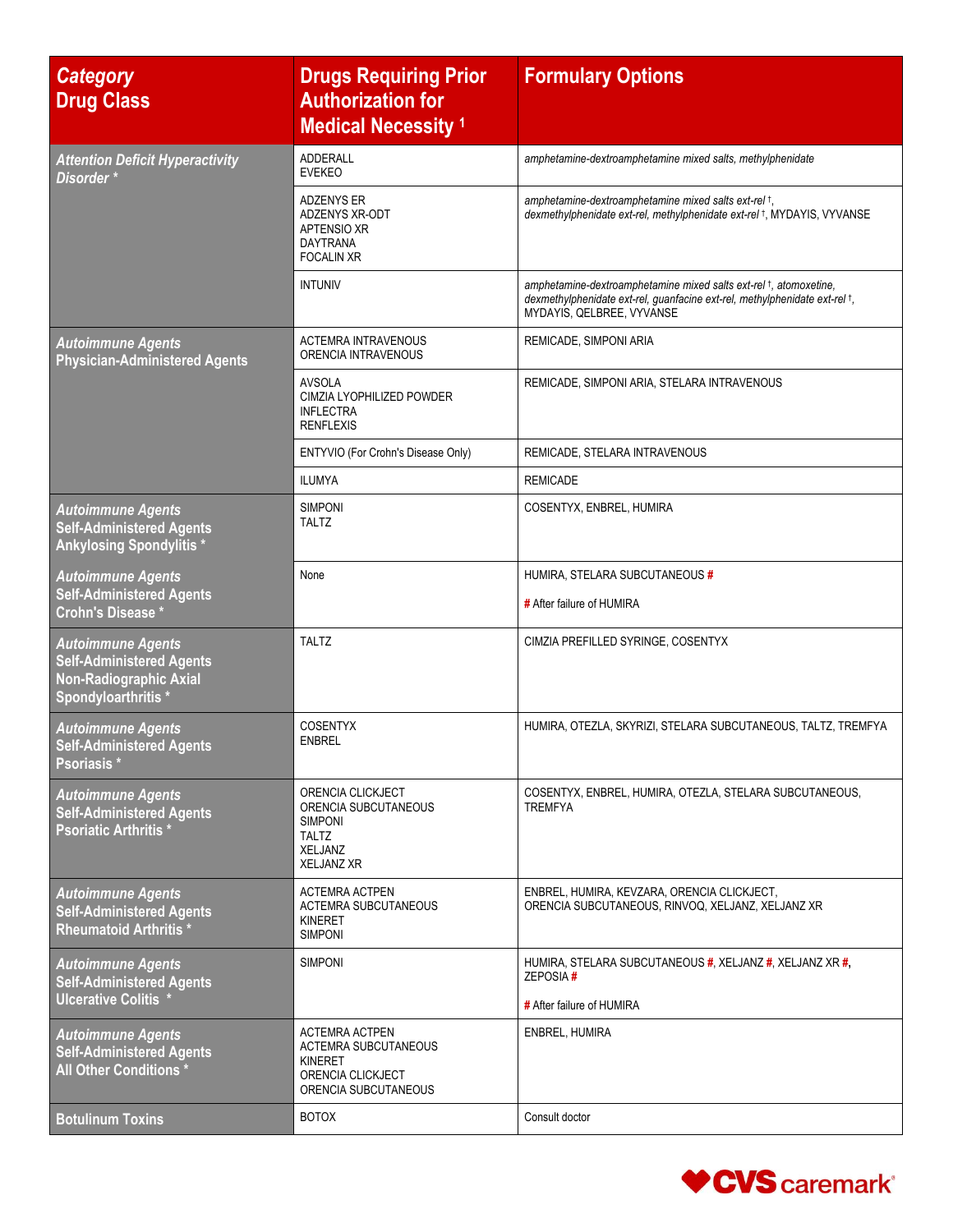| <b>Category</b><br><b>Drug Class</b>                                                                                      | <b>Drugs Requiring Prior</b><br><b>Authorization for</b><br><b>Medical Necessity 1</b>                                                                       | <b>Formulary Options</b>                                                                                                 |
|---------------------------------------------------------------------------------------------------------------------------|--------------------------------------------------------------------------------------------------------------------------------------------------------------|--------------------------------------------------------------------------------------------------------------------------|
| <b>Cancer</b><br><b>Biosimilars</b>                                                                                       | <b>RIABNI</b><br><b>TRUXIMA</b>                                                                                                                              | <b>RUXIENCE</b>                                                                                                          |
| <b>Cancer</b><br><b>Chronic Myelogenous</b><br>Leukemia*<br><b>Kinase Inhibitors</b>                                      | <b>GLEEVEC</b><br><b>ICLUSIG</b><br><b>TASIGNA</b>                                                                                                           | imatinib mesylate, BOSULIF, SPRYCEL                                                                                      |
| <b>Cancer</b><br>Follicular Lymphoma*<br><b>PI3K Inhibitors</b>                                                           | <b>ALIQOPA</b><br><b>ZYDELIG</b>                                                                                                                             | <b>COPIKTRA</b>                                                                                                          |
| <b>Cancer</b>                                                                                                             | <b>AVASTIN</b>                                                                                                                                               | <b>ZIRABEV</b>                                                                                                           |
| <b>Monoclonal Antibodies</b>                                                                                              | <b>HERCEPTIN</b><br><b>HERCEPTIN HYLECTA</b>                                                                                                                 | KANJINTI, TRAZIMERA                                                                                                      |
|                                                                                                                           | <b>RITUXAN</b>                                                                                                                                               | <b>RUXIENCE</b>                                                                                                          |
| <b>Cancer</b><br>mTOR Inhibitors                                                                                          | <b>AFINITOR</b>                                                                                                                                              | everolimus, AFINITOR DISPERZ                                                                                             |
| <b>Cancer</b><br>Multiple Myeloma*<br><b>Proteasome Inhibitors</b>                                                        | <b>BORTEZOMIB</b><br><b>KYPROLIS</b>                                                                                                                         | NINLARO, VELCADE                                                                                                         |
| <b>Cancer</b><br>Non-Small Cell Lung Cancer*<br><b>ALK Inhibitors</b>                                                     | <b>XALKORI</b>                                                                                                                                               | ALECENSA, ALUNBRIG, ZYKADIA                                                                                              |
| <b>Cancer</b><br>Prostate *<br><b>Antiandrogens</b>                                                                       | NILANDRON<br>ZYTIGA                                                                                                                                          | abiraterone, bicalutamide, ERLEADA, XTANDI, YONSA                                                                        |
| <b>Cancer</b><br>Prostate *<br><b>Luteinizing Hormone-Releasing</b><br>Hormone (LHRH) Agonists                            | <b>LUPRON DEPOT</b><br><b>TRELSTAR MIXJECT</b><br><b>ZOLADEX</b>                                                                                             | ELIGARD, FIRMAGON                                                                                                        |
| <b>Cardiovascular</b><br><b>Antiarrhythmics</b>                                                                           | <b>BETAPACE</b><br><b>BETAPACE AF</b>                                                                                                                        | sotalol                                                                                                                  |
|                                                                                                                           | <b>NORPACE</b>                                                                                                                                               | disopyramide                                                                                                             |
| <b>Cardiovascular</b><br><b>Antilipemics</b><br><b>Cholesterol Absorption Inhibitors</b>                                  | <b>ZETIA</b>                                                                                                                                                 | ezetimibe                                                                                                                |
| <b>Cardiovascular</b><br><b>Antilipemics</b><br><b>Fibrates</b>                                                           | fenofibrate capsule 50 mg<br>fenofibrate capsule 130 mg<br>fenofibrate tablet 40 mg<br>fenofibrate tablet 120 mg<br>FENOGLIDE TABLET 120 MG<br><b>TRICOR</b> | fenofibrate (except fenofibrate capsule 50 mg, 130 mg; fenofibrate tablet 40 mg, 120 mg),<br>fenofibric acid delayed-rel |
| <b>Cardiovascular</b><br><b>Antilipemics</b><br><b>HMG-CoA Reductase Inhibitors</b><br>(HMGs or Statins) / Combinations 3 | <b>ALTOPREV</b><br><b>CRESTOR</b><br><b>LESCOL XL</b><br><b>LIPITOR</b><br><b>LIVALO</b>                                                                     | atorvastatin, ezetimibe-simvastatin, fluvastatin, lovastatin,<br>pravastatin, rosuvastatin, simvastatin                  |
| <b>Cardiovascular</b><br><b>Antilipemics</b><br><b>Niacins</b>                                                            | niacin tablet 500 mg<br>Niacor                                                                                                                               | niacin ext-rel                                                                                                           |

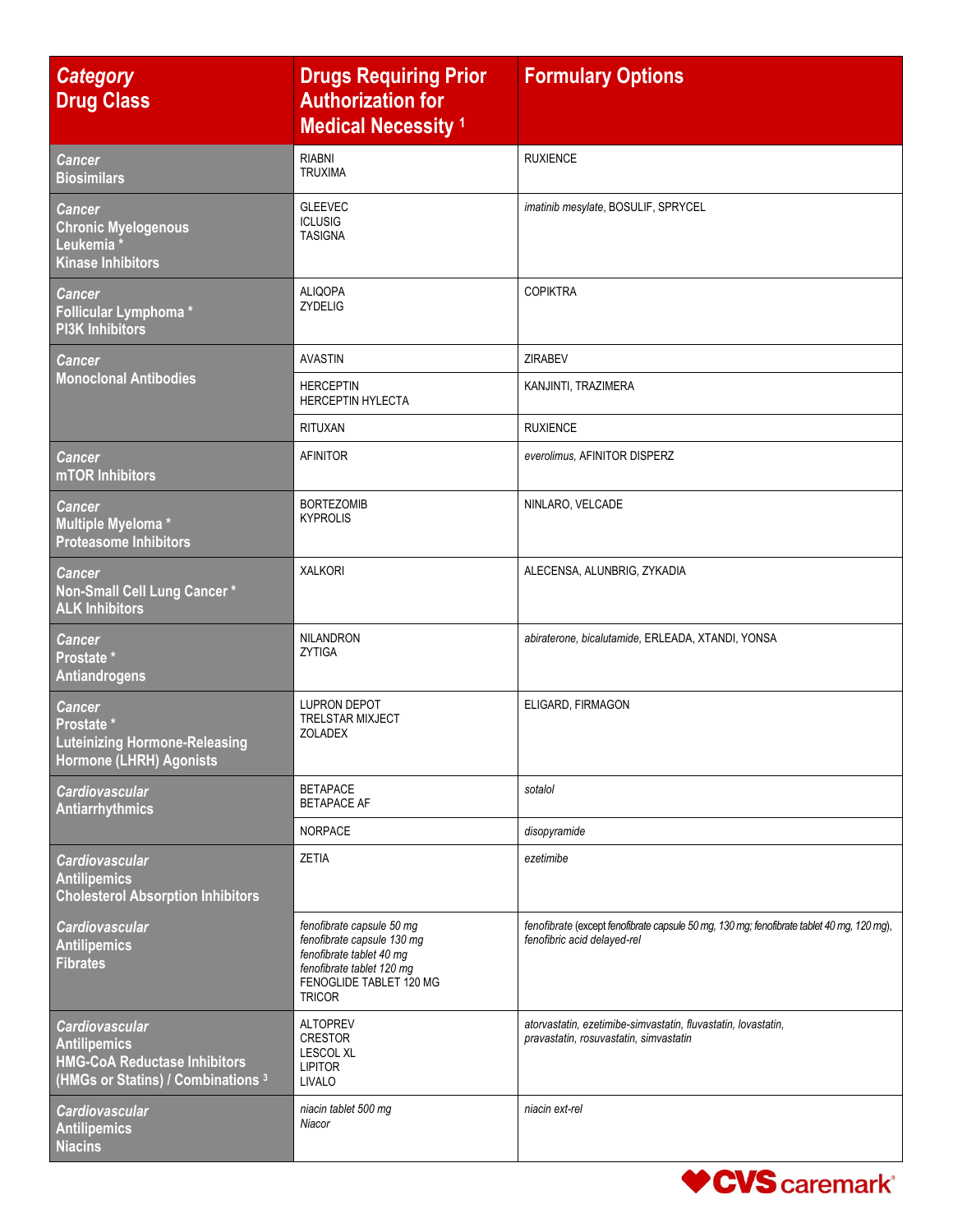| <b>Category</b><br><b>Drug Class</b>                                                                                                   | <b>Drugs Requiring Prior</b><br><b>Authorization for</b><br><b>Medical Necessity 1</b>                              | <b>Formulary Options</b>                                                                                                                                                                                                                                               |
|----------------------------------------------------------------------------------------------------------------------------------------|---------------------------------------------------------------------------------------------------------------------|------------------------------------------------------------------------------------------------------------------------------------------------------------------------------------------------------------------------------------------------------------------------|
| <b>Cardiovascular</b><br><b>Antilipemics</b><br><b>Omega-3 Fatty Acids</b>                                                             | icosapent ethyl                                                                                                     | omega-3 acid ethyl esters, VASCEPA                                                                                                                                                                                                                                     |
| <b>Cardiovascular</b><br><b>Antilipemics</b><br><b>PCSK9 Inhibitors</b>                                                                | <b>REPATHA</b>                                                                                                      | <b>PRALUENT</b>                                                                                                                                                                                                                                                        |
| <b>Cardiovascular</b><br><b>Digitalis Glycosides</b>                                                                                   | <b>LANOXIN TABLET</b><br>(125 MCG and 250 MCG only)                                                                 | digoxin                                                                                                                                                                                                                                                                |
| <b>Cardiovascular</b><br><b>Diuretics</b>                                                                                              | <b>DYRENIUM</b>                                                                                                     | amiloride, triamterene                                                                                                                                                                                                                                                 |
| <b>Cardiovascular</b><br><b>Nitrates</b>                                                                                               | isosorbide dinitrate 40 mg                                                                                          | isosorbide dinitrate (except isosorbide dinitrate 40 mg), isosorbide mononitrate                                                                                                                                                                                       |
| <b>Cardiovascular</b><br><b>Pulmonary Arterial Hypertension</b><br><b>Endothelin Receptor Antagonists</b>                              | <b>LETAIRIS</b><br><b>TRACLEER</b>                                                                                  | ambrisentan, bosentan, OPSUMIT                                                                                                                                                                                                                                         |
| <b>Cardiovascular</b><br><b>Pulmonary Arterial Hypertension</b><br><b>Phosphodiesterase Inhibitors</b>                                 | <b>ADCIRCA</b><br><b>REVATIO</b>                                                                                    | sildenafil, tadalafil                                                                                                                                                                                                                                                  |
| <b>Cardiovascular</b><br><b>Pulmonary Arterial Hypertension</b><br><b>Prostaglandin Vasodilators</b>                                   | REMODULIN                                                                                                           | treprostinil                                                                                                                                                                                                                                                           |
| <b>Carnitine Deficiency</b>                                                                                                            | <b>CARNITOR</b><br><b>CARNITOR SF</b>                                                                               | levocarnitine                                                                                                                                                                                                                                                          |
| <b>Chronic Obstructive Pulmonary</b><br>Disease (COPD) *<br><b>Anticholinergics</b>                                                    | <b>INCRUSE ELLIPTA</b><br><b>TUDORZA</b>                                                                            | SPIRIVA, YUPELRI                                                                                                                                                                                                                                                       |
| <b>Chronic Obstructive Pulmonary</b><br>Disease (COPD)*<br>Anticholinergic / Beta Agonist<br><b>Combinations</b><br><b>Long Acting</b> | <b>BEVESPI AEROSPHERE</b>                                                                                           | ANORO ELLIPTA, STIOLTO RESPIMAT                                                                                                                                                                                                                                        |
| <b>Contraceptives</b><br>Oral                                                                                                          | <b>BALCOLTRA</b><br><b>BEYAZ</b><br>MINASTRIN 24 FE<br><b>SEASONIQUE</b><br><b>TAYTULLA</b><br><b>YASMIN</b><br>YAZ | ethinyl estradiol-drospirenone, ethinyl estradiol-drospirenone-levomefolate,<br>ethinyl estradiol-levonorgestrel, ethinyl estradiol-norethindrone acetate,<br>ethinyl estradiol-norethindrone acetate-iron, ethinyl estradiol-norgestimate,<br>LO LOESTRIN FE, NATAZIA |
| <b>Contraceptives</b><br><b>Progestin Intrauterine Devices</b>                                                                         | <b>LILETTA</b>                                                                                                      | KYLEENA, MIRENA, SKYLA                                                                                                                                                                                                                                                 |
| <b>Contraceptives</b><br><b>Vaginal</b>                                                                                                | <b>NUVARING</b>                                                                                                     | ethinyl estradiol-etonogestrel, ANNOVERA                                                                                                                                                                                                                               |
| <b>Cystic Fibrosis *</b><br><b>Inhaled Antibiotics</b>                                                                                 | <b>TOBI</b><br><b>TOBI PODHALER</b>                                                                                 | tobramycin inhalation solution, BETHKIS                                                                                                                                                                                                                                |
| <b>Dental</b><br><b>Cavity/Caries Prevention</b>                                                                                       | <b>PREVIDENT</b>                                                                                                    | Consult doctor                                                                                                                                                                                                                                                         |

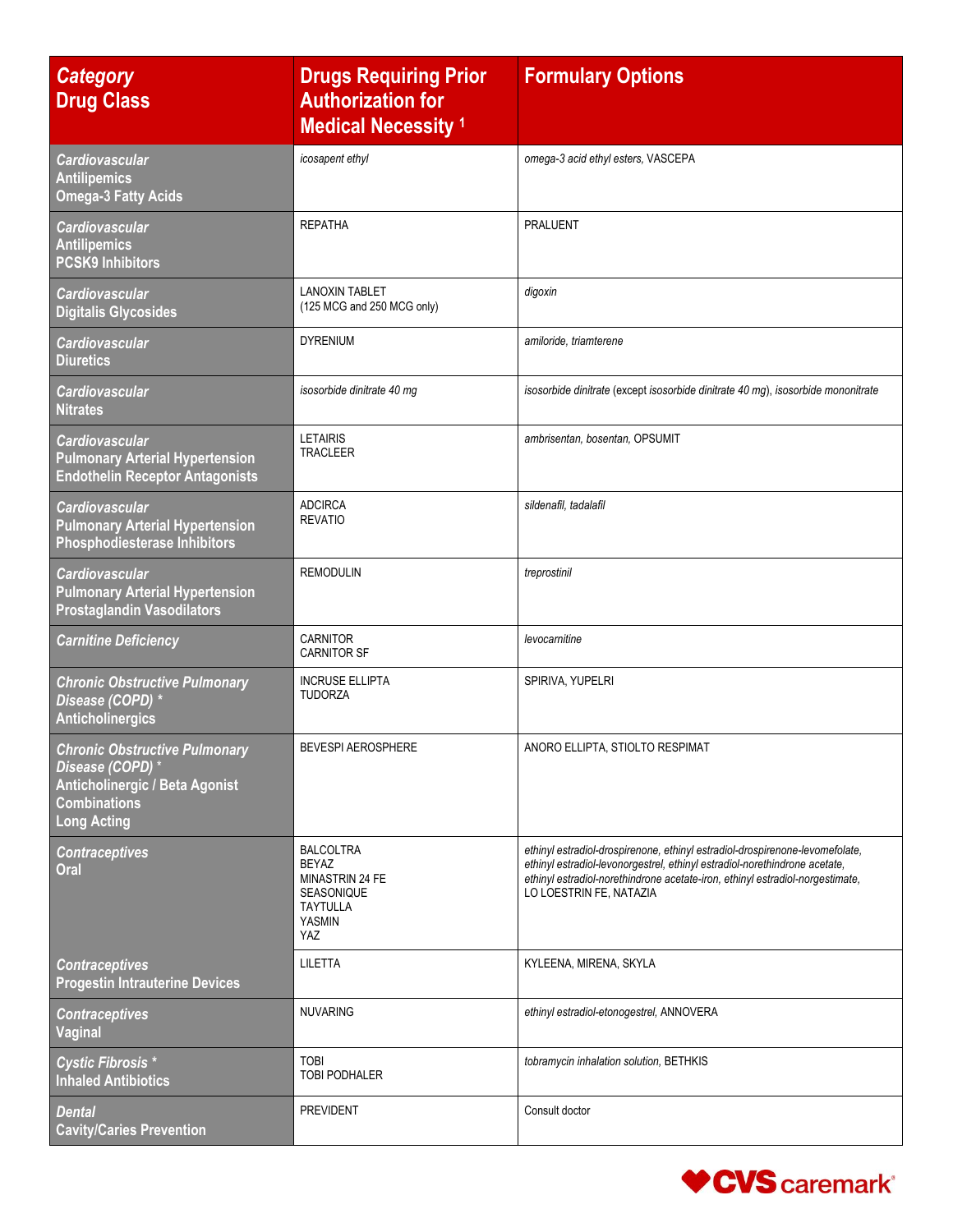| <b>Category</b><br><b>Drug Class</b>                                                              | <b>Drugs Requiring Prior</b><br><b>Authorization for</b><br><b>Medical Necessity 1</b>                                                                                                                 | <b>Formulary Options</b>                                                                                                                                                                                           |
|---------------------------------------------------------------------------------------------------|--------------------------------------------------------------------------------------------------------------------------------------------------------------------------------------------------------|--------------------------------------------------------------------------------------------------------------------------------------------------------------------------------------------------------------------|
| Depression *<br><b>Antidepressants, Selective Serotonin</b><br><b>Reuptake Inhibitors (SSRIs)</b> | fluoxetine tablet 60 mg<br>paroxetine HCI ext-rel<br>(NDC^ 60505367503 only)<br><b>LEXAPRO</b><br><b>PAXIL</b><br><b>PAXIL CR</b><br><b>PEXEVA</b><br><b>PROZAC</b><br><b>VIIBRYD</b><br><b>ZOLOFT</b> | citalopram, escitalopram, fluoxetine (except fluoxetine tablet 60 mg,<br>fluoxetine tablet [generics for SARAFEM]), paroxetine HCl,<br>paroxetine HCl ext-rel (except NDC^ 60505367503), sertraline, TRINTELLIX    |
| Depression *<br>Antidepressants, Serotonin<br>Norepinephrine Reuptake Inhibitors<br>(SNRIs)       | venlafaxine ext-rel tablet (except 225 mg)<br><b>CYMBALTA</b><br><b>EFFEXOR XR</b><br><b>PRISTIQ</b>                                                                                                   | desvenlafaxine ext-rel, duloxetine, venlafaxine, venlafaxine ext-rel capsule                                                                                                                                       |
| Depression *                                                                                      | bupropion ext-rel tablet 450 mg                                                                                                                                                                        | bupropion, bupropion ext-rel (except bupropion ext-rel tablet 450 mg)                                                                                                                                              |
| Antidepressants, Miscellaneous<br><b>Agents</b>                                                   | <b>OLEPTRO</b>                                                                                                                                                                                         | trazodone                                                                                                                                                                                                          |
| Depression and/or Schizophrenia *<br><b>Antipsychotics, Atypicals</b>                             | <b>ABILIFY</b><br><b>FANAPT</b><br>SEROQUEL XR                                                                                                                                                         | aripiprazole, clozapine, olanzapine, quetiapine, quetiapine ext-rel, risperidone,<br>ziprasidone, LATUDA, VRAYLAR                                                                                                  |
| <b>Dermatology</b><br>Acne <sup>*</sup>                                                           | clindamycin gel (NDC^ 68682046275 only)<br>Vanoxide-HC<br><b>ACANYA</b><br><b>AZELEX</b><br><b>BENZACLIN</b><br><b>DIFFERIN LOTION</b><br><b>FABIOR</b><br><b>TAZORAC</b><br><b>VELTIN</b><br>ZIANA    | adapalene, benzoyl peroxide, clindamycin gel (except NDC^ 68682046275),<br>clindamycin solution, clindamycin-benzoyl peroxide, erythromycin solution,<br>erythromycin-benzoyl peroxide, tretinoin, EPIDUO, ONEXTON |
| <b>Dermatology</b><br><b>Actinic Keratosis*</b>                                                   | fluorouracil cream 0.5%<br>CARAC                                                                                                                                                                       | fluorouracil cream 5%, fluorouracil solution, imiquimod, ZYCLARA                                                                                                                                                   |
| <b>Dermatology</b><br>Anti-infective / Anti-inflammatory                                          | NEO-SYNALAR                                                                                                                                                                                            | desonide or hydrocortisone WITH gentamicin                                                                                                                                                                         |
| <b>Dermatology</b><br><b>Antibiotics</b>                                                          | mupirocin cream                                                                                                                                                                                        | gentamicin, mupirocin ointment                                                                                                                                                                                     |
| <b>Dermatology</b><br><b>Antipsoriatics</b>                                                       | calcipotriene cream<br>calcipotriene foam<br>calcitriol ointment<br><b>CALCIPOTRIENE FOAM</b><br><b>SORILUX</b><br><b>TAZORAC</b><br><b>VECTICAL</b>                                                   | calcipotriene ointment, calcipotriene solution                                                                                                                                                                     |
|                                                                                                   | calcipotriene-betamethasone                                                                                                                                                                            | calcipotriene ointment or calcipotriene solution WITH<br>desoximetasone (except desoximetasone ointment 0.05%),<br>fluocinonide (except fluocinonide cream 0.1%) or BRYHALI                                        |
| <b>Dermatology</b>                                                                                | doxepin cream                                                                                                                                                                                          | desonide, hydrocortisone, pimecrolimus, tacrolimus, EUCRISA                                                                                                                                                        |
| <b>Atopic Dermatitis *</b>                                                                        | <b>ELIDEL</b>                                                                                                                                                                                          | pimecrolimus, tacrolimus, EUCRISA                                                                                                                                                                                  |
| <b>Dermatology</b>                                                                                | doxycycline monohydrate delayed-rel capsule                                                                                                                                                            | <b>ORACEA</b>                                                                                                                                                                                                      |
| Rosacea                                                                                           | <i>ivermectin cream</i><br><b>FINACEA GEL</b><br><b>MIRVASO</b><br><b>NORITATE</b>                                                                                                                     | azelaic acid gel, metronidazole, FINACEA FOAM, SOOLANTRA                                                                                                                                                           |

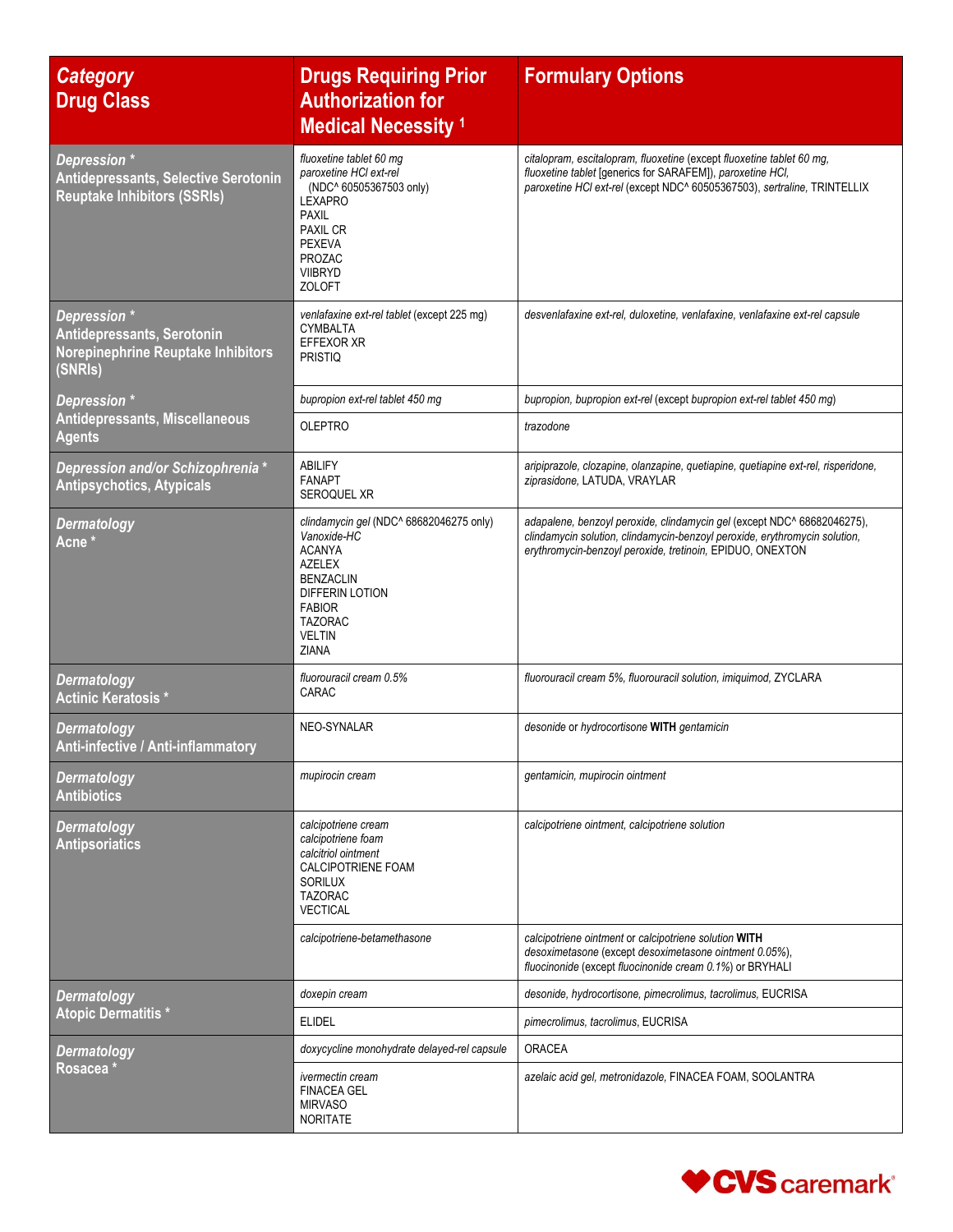| <b>Category</b><br><b>Drug Class</b>                                                             | <b>Drugs Requiring Prior</b><br><b>Authorization for</b><br><b>Medical Necessity 1</b>                                                                                                                                                                                 | <b>Formulary Options</b>                                                                                                                                                                                                     |
|--------------------------------------------------------------------------------------------------|------------------------------------------------------------------------------------------------------------------------------------------------------------------------------------------------------------------------------------------------------------------------|------------------------------------------------------------------------------------------------------------------------------------------------------------------------------------------------------------------------------|
| <b>Dermatology</b><br><b>Scars</b>                                                               | <b>BEAU RX</b><br><b>CICATRACE</b><br><b>POLYTOZA</b><br><b>RECEDO</b><br><b>SCARSILK PAD</b><br>SIL-K PAD<br><b>SILIVEX</b><br><b>SILTREX</b>                                                                                                                         | Consult doctor                                                                                                                                                                                                               |
| <b>Dermatology</b><br>Seborrheic Dermatitis *                                                    | ketoconazole foam 2%<br>Ketodan                                                                                                                                                                                                                                        | ketoconazole shampoo 2%, selenium sulfide lotion 2.5%                                                                                                                                                                        |
|                                                                                                  | <b>XOLEGEL</b>                                                                                                                                                                                                                                                         | ciclopirox, ketoconazole cream 2%                                                                                                                                                                                            |
| <b>Dermatology</b><br><b>Skin Inflammation and Hives *</b><br><b>Low Potency Corticosteroids</b> | flurandrenolide cream<br>flurandrenolide lotion<br><b>Nolix</b><br><b>CORDRAN CREAM</b><br><b>CORDRAN LOTION</b>                                                                                                                                                       | desonide, hydrocortisone                                                                                                                                                                                                     |
| <b>Dermatology</b><br>Skin Inflammation and Hives *<br><b>Medium Potency Corticosteroids</b>     | clocortolone cream<br>desoximetasone ointment 0.05%<br>flurandrenolide ointment<br>hydrocortisone butyrate lipophilic cream 0.1%<br>hydrocortisone butyrate lotion<br>triamcinolone aerosol 0.2%<br>triamcinolone ointment 0.05%<br>Trianex<br><b>CORDRAN OINTMENT</b> | hydrocortisone butyrate cream, hydrocortisone butyrate ointment,<br>hydrocortisone butyrate solution, mometasone, triamcinolone cream,<br>triamcinolone lotion, triamcinolone ointment (except triamcinolone ointment 0.05%) |
| <b>Dermatology</b><br>Skin Inflammation and Hives *<br><b>High Potency Corticosteroids</b>       | diflorasone cream<br>diflorasone ointment<br>halcinonide cream<br>APEXICON E<br><b>HALOG</b><br><b>PSORCON</b>                                                                                                                                                         | desoximetasone (except desoximetasone ointment 0.05%),<br>fluocinonide (except fluocinonide cream 0.1%), BRYHALI                                                                                                             |
| <b>Dermatology</b><br>Skin Inflammation and Hives *<br><b>Very High Potency Corticosteroids</b>  | clobetasol spray<br><b>CLOBEX SPRAY</b><br>OLUX-E                                                                                                                                                                                                                      | clobetasol foam                                                                                                                                                                                                              |
|                                                                                                  | fluocinonide cream 0.1%                                                                                                                                                                                                                                                | clobetasol cream, halobetasol cream                                                                                                                                                                                          |
|                                                                                                  | <b>CORDRAN TAPE</b><br><b>ULTRAVATE</b>                                                                                                                                                                                                                                | clobetasol cream, clobetasol foam, clobetasol gel, clobetasol lotion,<br>clobetasol ointment, halobetasol cream, halobetasol ointment                                                                                        |
| <b>Dermatology</b><br><b>Warts</b>                                                               | <b>VEREGEN</b>                                                                                                                                                                                                                                                         | imiguimod                                                                                                                                                                                                                    |
| Dermatology<br><b>Wound Care Products</b>                                                        | ALEVICYN GEL<br><b>ALEVICYN SG</b><br>ALEVICYN SOLUTION                                                                                                                                                                                                                | desonide, hydrocortisone                                                                                                                                                                                                     |
| <b>Dermatology</b><br><b>Miscellaneous Skin Conditions</b>                                       | <b>ALCORTIN A</b><br><b>ATOPADERM</b><br><b>BENSAL HP</b><br><b>EPICERAM</b><br><b>KAMDOY</b><br><b>NOVACORT</b><br>SYNERDERM                                                                                                                                          | desonide, hydrocortisone                                                                                                                                                                                                     |
|                                                                                                  | luliconazole<br>oxiconazole<br>(NDCs^ 00168035830, 51672135902 only)                                                                                                                                                                                                   | ciclopirox, clotrimazole, econazole, ketoconazole cream 2%, NAFTIN                                                                                                                                                           |
| Diabetes <sup>*</sup><br><b>Biguanides</b>                                                       | metformin ext-rel (generics for FORTAMET and<br>GLUMETZA only)<br><b>FORTAMET</b><br><b>GLUMETZA</b><br><b>RIOMET</b>                                                                                                                                                  | metformin, metformin ext-rel (except generics for FORTAMET and GLUMETZA)                                                                                                                                                     |

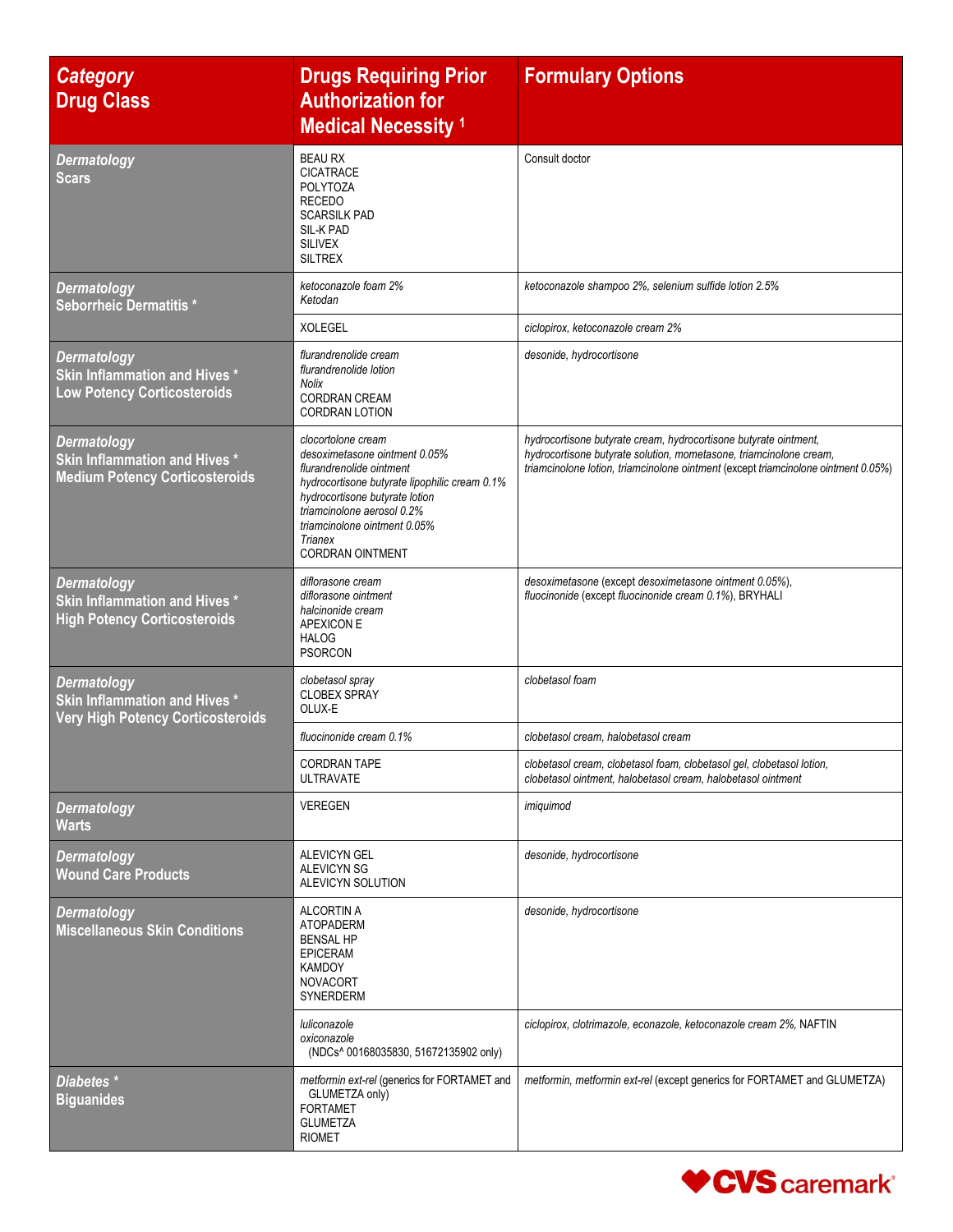| <b>Category</b><br><b>Drug Class</b>                                                                                                           | <b>Drugs Requiring Prior</b><br><b>Authorization for</b><br><b>Medical Necessity 1</b>                                                                     | <b>Formulary Options</b>                       |
|------------------------------------------------------------------------------------------------------------------------------------------------|------------------------------------------------------------------------------------------------------------------------------------------------------------|------------------------------------------------|
| Diabetes <sup>*</sup><br><b>Dipeptidyl Peptidase-4</b><br>(DPP-4) Inhibitors                                                                   | <b>NESINA</b><br>ONGLYZA<br><b>TRADJENTA</b>                                                                                                               | <b>JANUVIA</b>                                 |
| Diabetes <sup>*</sup><br>Dipeptidyl Peptidase-4<br>(DPP-4) Inhibitor Combinations                                                              | JENTADUETO<br><b>JENTADUETO XR</b><br><b>KAZANO</b><br>KOMBIGLYZE XR                                                                                       | JANUMET, JANUMET XR                            |
|                                                                                                                                                | <b>OSENI</b>                                                                                                                                               | JANUMET, JANUMET XR; JANUVIA WITH pioglitazone |
| Diabetes <sup>*</sup><br><b>Injectable Incretin Mimetics</b>                                                                                   | <b>BYDUREON BCISE</b><br><b>BYETTA</b>                                                                                                                     | OZEMPIC, RYBELSUS, TRULICITY, VICTOZA          |
| Diabetes <sup>*</sup><br><b>Insulins</b>                                                                                                       | <b>APIDRA</b><br><b>HUMALOG</b>                                                                                                                            | FIASP, NOVOLOG                                 |
|                                                                                                                                                | HUMALOG MIX 50/50                                                                                                                                          | NOVOLOG MIX 70/30                              |
|                                                                                                                                                | HUMALOG MIX 75/25                                                                                                                                          | NOVOLOG MIX 70/30                              |
|                                                                                                                                                | HUMULIN 70/30 4                                                                                                                                            | NOVOLIN 70/304                                 |
|                                                                                                                                                | HUMULIN N 4                                                                                                                                                | NOVOLIN N 4                                    |
|                                                                                                                                                | HUMULIN R 4                                                                                                                                                | NOVOLIN R <sup>4</sup>                         |
|                                                                                                                                                | NOTE: Humulin R U-500 concentrate will not<br>be subject to prior authorization and will<br>continue to be covered.                                        |                                                |
| Diabetes <sup>*</sup><br>Long Acting Insulins <sup>5</sup>                                                                                     | <b>LANTUS</b>                                                                                                                                              | <b>BASAGLAR, LEVEMIR</b>                       |
| Diabetes *<br><b>Insulin Sensitizers</b>                                                                                                       | <b>ACTOS</b>                                                                                                                                               | pioglitazone                                   |
| Diabetes <sup>*</sup><br><b>Sodium-Glucose</b><br>Co-transporter 2 (SGLT2) Inhibitors                                                          | <b>INVOKANA</b>                                                                                                                                            | FARXIGA, JARDIANCE                             |
| Diabetes <sup>*</sup><br><b>Sodium-Glucose</b><br>Co-transporter 2 (SGLT2) Inhibitor /<br><b>Biguanide Combinations</b>                        | <b>INVOKAMET</b><br><b>INVOKAMET XR</b>                                                                                                                    | SYNJARDY, SYNJARDY XR, XIGDUO XR               |
| Diabetes *<br><b>Sodium-Glucose</b><br>Co-transporter 2 (SGLT2) Inhibitor /<br>Dipeptidyl Peptidase-4 (DPP-4)<br><b>Inhibitor Combinations</b> | QTERN                                                                                                                                                      | <b>GLYXAMBI</b>                                |
| Diabetes <sup>*</sup><br>Supplies, Needles 6                                                                                                   | NOVO NORDISK NEEDLES<br>OWEN MUMFORD NEEDLES<br>PERRIGO NEEDLES<br>ULTIMED NEEDLES<br>All other insulin needles that are not<br><b>BD ULTRAFINE brand</b>  | <b>BD ULTRAFINE NEEDLES</b>                    |
| Diabetes <sup>*</sup><br>Supplies, Syringes <sup>6</sup>                                                                                       | ALLISON MEDICAL INSULIN SYRINGES<br>TRIVIDIA INSULIN SYRINGES<br>ULTIMED INSULIN SYRINGES<br>All other insulin syringes that are not<br>BD ULTRAFINE brand | BD ULTRAFINE INSULIN SYRINGES                  |

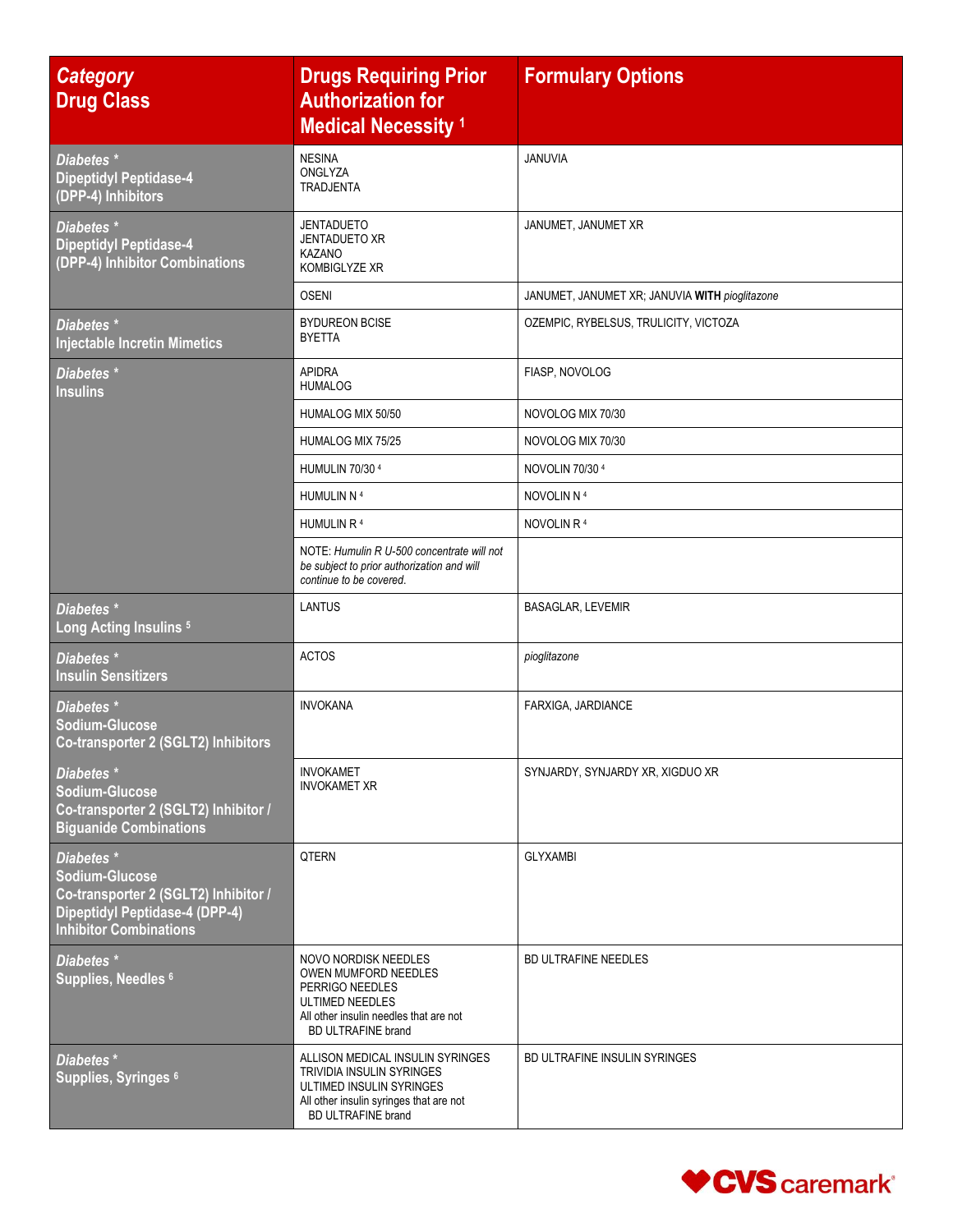| <b>Category</b><br><b>Drug Class</b>                                 | <b>Drugs Requiring Prior</b><br><b>Authorization for</b><br><b>Medical Necessity 1</b>                                                                                                                                                                                                                                                                                                                                           | <b>Formulary Options</b>                                                                                                                                                                                                                     |
|----------------------------------------------------------------------|----------------------------------------------------------------------------------------------------------------------------------------------------------------------------------------------------------------------------------------------------------------------------------------------------------------------------------------------------------------------------------------------------------------------------------|----------------------------------------------------------------------------------------------------------------------------------------------------------------------------------------------------------------------------------------------|
| Diabetes <sup>*</sup><br>Supplies, Test Strips and Kits 7, 8         | BREEZE 2 STRIPS AND KITS<br>CONTOUR NEXT STRIPS AND KITS<br>CONTOUR STRIPS AND KITS<br>FREESTYLE STRIPS AND KITS<br>All other test strips that are not<br>ACCU-CHEK or ONETOUCH brand                                                                                                                                                                                                                                            | ACCU-CHEK AVIVA PLUS STRIPS AND KITS 7,<br>ACCU-CHEK COMPACT PLUS STRIPS AND KITS 7,<br>ACCU-CHEK GUIDE STRIPS AND KITS 7,<br>ACCU-CHEK SMARTVIEW STRIPS AND KITS 7,<br>ONETOUCH ULTRA STRIPS AND KITS7,<br>ONETOUCH VERIO STRIPS AND KITS 7 |
|                                                                      | <b>ENLITE CONTINUOUS</b><br><b>GLUCOSE MONITORING SYSTEM</b><br><b>EVERSENSE CONTINUOUS</b><br>GLUCOSE MONITORING SYSTEM<br>FREESTYLE LIBRE CONTINUOUS<br><b>GLUCOSE MONITORING SYSTEM</b><br><b>GUARDIAN CONNECT CONTINUOUS</b><br><b>GLUCOSE MONITORING SYSTEM</b><br><b>GUARDIAN REAL-TIME CONTINUOUS</b><br><b>GLUCOSE MONITORING SYSTEM</b><br>All other continuous glucose monitoring<br>systems that are not DEXCOM brand | DEXCOM CONTINUOUS GLUCOSE MONITORING SYSTEM                                                                                                                                                                                                  |
| <b>Dietary Supplements</b>                                           | <b>FOSTEUM</b><br><b>FOSTEUM PLUS</b>                                                                                                                                                                                                                                                                                                                                                                                            | alendronate, ibandronate, risedronate                                                                                                                                                                                                        |
|                                                                      | Activite<br>Dexifol<br>Folvite-D<br>Genicin Vita-S<br>HylaVite<br>Lorid<br>TronVite<br>Vitasure<br>Xvite<br>FERIVA 21/7<br>FOLIC-K<br><b>NICADAN</b><br><b>NICAPRIN</b><br>NICAZEL<br>NICAZEL FORTE<br><b>NICOMIDE</b><br><b>OMNIVEX</b><br>ORTHO D<br>ORTHO DF<br>RHEUMAIE<br><b>RIBOZEL</b><br><b>TALIVA</b><br><b>XYZBAC</b><br>ZYVIT                                                                                         | folic acid                                                                                                                                                                                                                                   |
|                                                                      | <b>MultiPro</b><br><b>PRODIGEN</b><br>VASCULERA                                                                                                                                                                                                                                                                                                                                                                                  | Consult doctor                                                                                                                                                                                                                               |
| <b>Endocrine and Metabolic</b><br><b>Corticosteroids</b>             | betamethasone acetate-<br>betamethasone sodium phosphate<br>(NDC^ 71283062002 only)<br>BETAMETHASONE ACETATE-<br>BETAMETHASONE SODIUM PHOSPHATE<br><b>MILLIPRED</b><br><b>RAYOS</b>                                                                                                                                                                                                                                              | dexamethasone, hydrocortisone, methylprednisolone, prednisolone solution,<br>prednisone                                                                                                                                                      |
| <b>Endocrine and Metabolic</b><br><b>Progestins</b>                  | PROMETRIUM                                                                                                                                                                                                                                                                                                                                                                                                                       | medroxyprogesterone; progesterone, micronized                                                                                                                                                                                                |
| <b>Endometriosis*</b>                                                | <b>LUPRON DEPOT</b><br><b>ZOLADEX</b>                                                                                                                                                                                                                                                                                                                                                                                            | <b>ORILISSA</b>                                                                                                                                                                                                                              |
| <b>Erectile Dysfunction *</b><br><b>Phosphodiesterase Inhibitors</b> | <b>CIALIS</b><br><b>STENDRA</b><br><b>VIAGRA</b>                                                                                                                                                                                                                                                                                                                                                                                 | sildenafil, tadalafil                                                                                                                                                                                                                        |

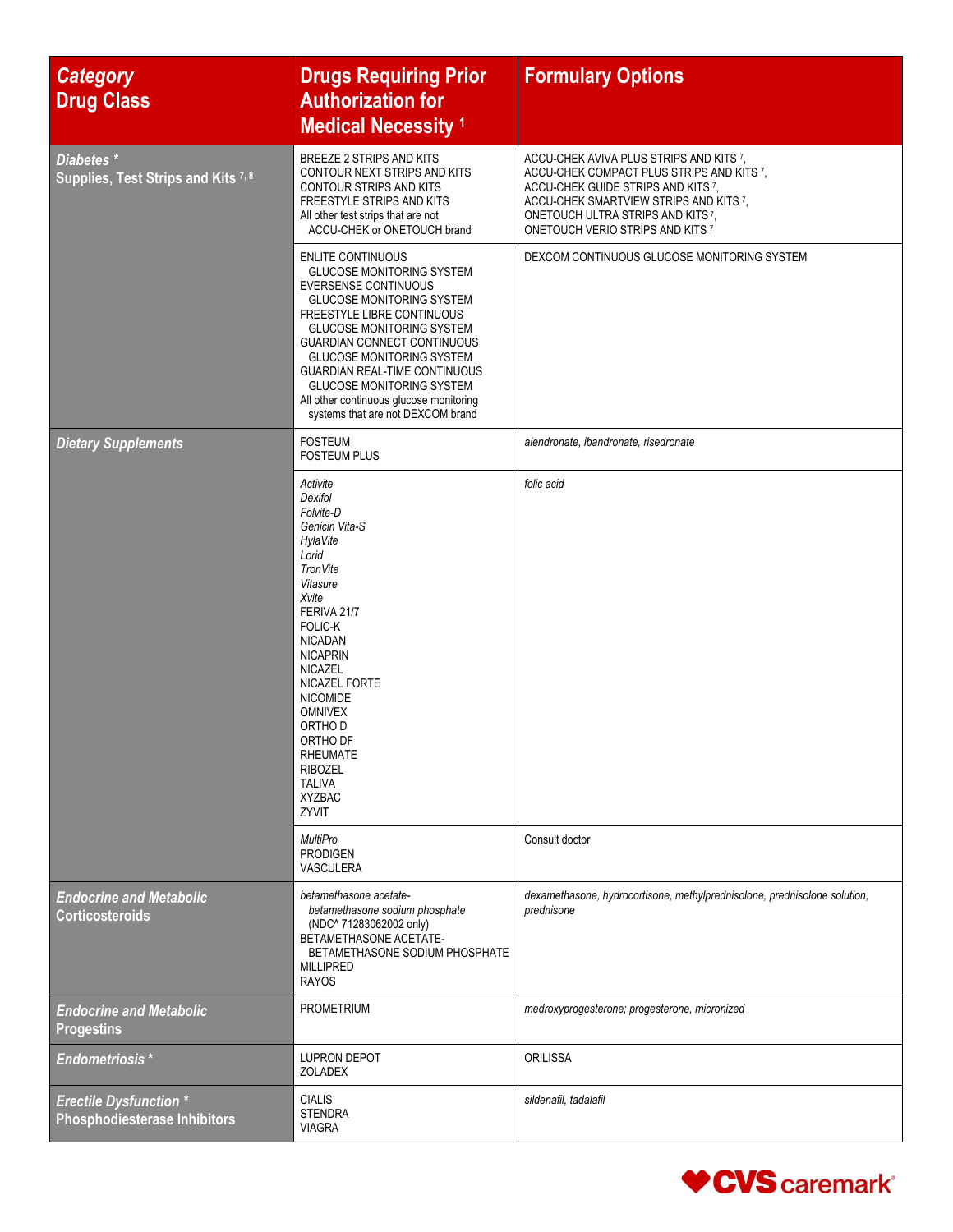| <b>Category</b><br><b>Drug Class</b>                            | <b>Drugs Requiring Prior</b><br><b>Authorization for</b><br><b>Medical Necessity 1</b>                                                                                                                                           | <b>Formulary Options</b>                                                                                                 |
|-----------------------------------------------------------------|----------------------------------------------------------------------------------------------------------------------------------------------------------------------------------------------------------------------------------|--------------------------------------------------------------------------------------------------------------------------|
| <b>Fertility Regulators</b>                                     | <b>FOLLISTIM AQ</b>                                                                                                                                                                                                              | GONAL-F                                                                                                                  |
| <b>Follicle-Stimulating Hormones</b>                            | CHORIONIC GONADOTROPIN<br><b>NOVAREL</b><br>PREGNYL                                                                                                                                                                              | OVIDREL                                                                                                                  |
| <b>Gastrointestinal</b><br><b>Anticholinergics</b>              | chlordiazepoxide-clidinium<br>(NDCs^ 11534019701, 42494040901,<br>51293069601, 51293069610, 67877073101,<br>70700018501 only)<br>hyoscyamine sulfate ext-rel<br>Oscimin SR<br>Symax-SR<br>GLYCOPYRROLATE TABLET 1.5 MG<br>LIBRAX | dicyclomine                                                                                                              |
| <b>Gastrointestinal</b>                                         | <b>ENTERAGAM</b>                                                                                                                                                                                                                 | alosetron, VIBERZI, XIFAXAN 550 MG                                                                                       |
| <b>Antidiarrheals</b>                                           | <b>MYTESI</b>                                                                                                                                                                                                                    | diphenoxylate-atropine, loperamide                                                                                       |
| <b>Gastrointestinal</b>                                         | <b>TRANSDERM SCOP</b>                                                                                                                                                                                                            | meclizine, scopolamine transdermal                                                                                       |
| <b>Antiemetics</b>                                              | <b>ZUPLENZ</b>                                                                                                                                                                                                                   | granisetron, ondansetron, SANCUSO                                                                                        |
| <b>Gastrointestinal</b><br><b>Irritable Bowel Syndrome</b>      | AMITIZA                                                                                                                                                                                                                          | lubiprostone, LINZESS, MOVANTIK, SYMPROIC                                                                                |
| <b>Gastrointestinal</b>                                         | <b>LACTULOSE PAK</b>                                                                                                                                                                                                             | lactulose solution                                                                                                       |
| <b>Laxatives</b>                                                | <b>GOLYTELY</b><br><b>MOVIPREP</b><br><b>OSMOPREP</b><br><b>SUPREP</b>                                                                                                                                                           | peg 3350-electrolytes, CLENPIQ                                                                                           |
| <b>Gastrointestinal</b><br><b>Probiotics</b>                    | Lactojen<br><b>PROVAD</b><br>ZELAC                                                                                                                                                                                               | Consult doctor                                                                                                           |
| <b>Gastrointestinal</b><br><b>Proton Pump Inhibitors (PPIs)</b> | omeprazole-sodium bicarbonate<br>pantoprazole delayed-rel suspension<br><b>ACIPHEX</b><br><b>ACIPHEX SPRINKLE</b><br><b>NEXIUM</b><br><b>PREVACID</b><br>PRILOSEC<br><b>PROTONIX</b><br>ZEGERID                                  | esomeprazole delayed-rel, lansoprazole delayed-rel, omeprazole delayed-rel,<br>pantoprazole delayed-rel tablet, DEXILANT |
| <b>Gastrointestinal</b><br><b>Ulcer Treatment</b>               | sucralfate suspension<br>CARAFATE                                                                                                                                                                                                | sucralfate tablet                                                                                                        |
| <b>Gaucher Disease</b>                                          | <b>ELELYSO</b>                                                                                                                                                                                                                   | CERDELGA, CEREZYME                                                                                                       |
| Genitourinary<br><b>Interstitial Cystitis</b>                   | <b>ELMIRON</b><br>RIMSO-50                                                                                                                                                                                                       | Consult doctor                                                                                                           |
| Genitourinary                                                   | <b>LITHOSTAT</b>                                                                                                                                                                                                                 | Consult doctor                                                                                                           |
| <b>Miscellaneous</b>                                            | <b>THIOLA</b><br>THIOLA EC                                                                                                                                                                                                       | tiopronin                                                                                                                |
| Gout <sup>*</sup>                                               | colchicine capsule<br><b>COLCRYS</b>                                                                                                                                                                                             | colchicine tablet, MITIGARE                                                                                              |
|                                                                 | <b>ULORIC</b>                                                                                                                                                                                                                    | allopurinol                                                                                                              |

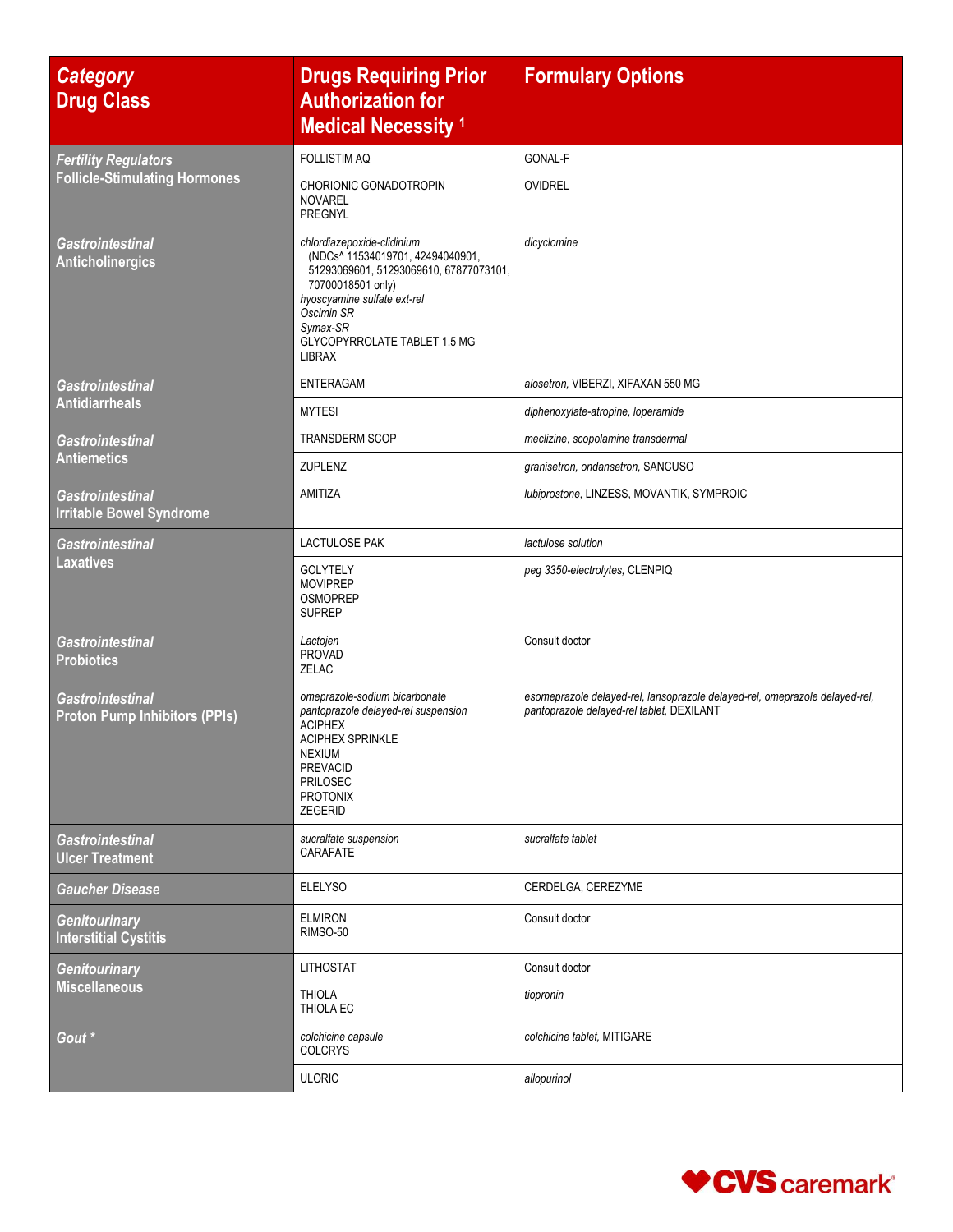| <b>Category</b><br><b>Drug Class</b>                                                                 | <b>Drugs Requiring Prior</b><br><b>Authorization for</b><br><b>Medical Necessity 1</b>                              | <b>Formulary Options</b>                                                                                                                                                                            |
|------------------------------------------------------------------------------------------------------|---------------------------------------------------------------------------------------------------------------------|-----------------------------------------------------------------------------------------------------------------------------------------------------------------------------------------------------|
| <b>Growth Hormones</b>                                                                               | <b>GENOTROPIN</b><br><b>HUMATROPE</b><br><b>NUTROPIN AQ</b><br><b>OMNITROPE</b><br>SAIZEN                           | <b>NORDITROPIN</b>                                                                                                                                                                                  |
| Hematologic<br><b>Anticoagulants</b><br>Injectable                                                   | heparin sodium in 5% dextrose<br><b>HEPARIN SODIUM IN 5% DEXTROSE</b>                                               | enoxaparin, fondaparinux                                                                                                                                                                            |
| Hematologic<br><b>Anticoagulants</b><br>Oral                                                         | <b>ELIQUIS</b><br>PRADAXA                                                                                           | warfarin, XARELTO                                                                                                                                                                                   |
| <b>Hematologic</b>                                                                                   | <b>CUPRIMINE</b>                                                                                                    | penicillamine                                                                                                                                                                                       |
| <b>Chelating Agents</b>                                                                              | <b>DESFERAL</b><br><b>EXJADE</b><br><b>FERRIPROX</b><br>JADENU                                                      | deferasirox, deferiprone, deferoxamine                                                                                                                                                              |
|                                                                                                      | <b>SYPRINE</b>                                                                                                      | trientine                                                                                                                                                                                           |
| <b>Hematologic</b><br><b>Erythropoiesis-Stimulating Agents</b>                                       | ARANESP<br><b>EPOGEN</b><br><b>PROCRIT</b>                                                                          | <b>RETACRIT</b>                                                                                                                                                                                     |
| Hematologic<br>Hemophilia B                                                                          | <b>ALPROLIX</b>                                                                                                     | Consult doctor                                                                                                                                                                                      |
| Hematologic<br><b>Miscellaneous Bleeding Disorders</b><br><b>Agents</b>                              | <b>FEIBA</b>                                                                                                        | NOVOSEVEN RT, SEVENFACT                                                                                                                                                                             |
| <b>Hematologic</b><br><b>Neutropenia Colony Stimulating</b><br><b>Factors</b>                        | <b>FULPHILA</b><br><b>NEULASTA</b><br>NEULASTA ONPRO<br><b>UDENYCA</b>                                              | <b>ZIEXTENZO</b>                                                                                                                                                                                    |
|                                                                                                      | <b>GRANIX</b><br><b>LEUKINE</b><br><b>NEUPOGEN</b><br><b>ZARXIO</b>                                                 | <b>NIVESTYM</b>                                                                                                                                                                                     |
| Hematologic                                                                                          | <b>PLAVIX</b>                                                                                                       | clopidogrel, prasugrel, BRILINTA                                                                                                                                                                    |
| <b>Platelet Aggregation Inhibitors</b>                                                               | ZONTIVITY                                                                                                           | Consult doctor                                                                                                                                                                                      |
| Hematologic                                                                                          | <b>MULPLETA</b>                                                                                                     | Consult doctor                                                                                                                                                                                      |
| <b>Thrombocytopenia Agents</b>                                                                       | <b>NPLATE</b>                                                                                                       | PROMACTA, TAVALISSE                                                                                                                                                                                 |
| <b>High Blood Pressure *</b><br><b>ACE Inhibitor / Diuretic Combinations</b>                         | <b>ZESTORETIC</b>                                                                                                   | fosinopril-hydrochlorothiazide, lisinopril-hydrochlorothiazide,<br>quinapril-hydrochlorothiazide                                                                                                    |
| <b>High Blood Pressure *</b><br><b>Angiotensin II Receptor Antagonists</b>                           | <b>ATACAND</b><br><b>BENICAR</b><br>COZAAR<br><b>DIOVAN</b><br><b>EDARBI</b><br><b>MICARDIS</b>                     | candesartan, irbesartan, losartan, olmesartan, telmisartan, valsartan                                                                                                                               |
| <b>High Blood Pressure *</b><br>Angiotensin II Receptor Antagonist /<br><b>Diuretic Combinations</b> | ATACAND HCT<br><b>BENICAR HCT</b><br><b>DIOVAN HCT</b><br><b>EDARBYCLOR</b><br><b>HYZAAR</b><br><b>MICARDIS HCT</b> | candesartan-hydrochlorothiazide, irbesartan-hydrochlorothiazide,<br>losartan-hydrochlorothiazide, olmesartan-hydrochlorothiazide,<br>telmisartan-hydrochlorothiazide, valsartan-hydrochlorothiazide |

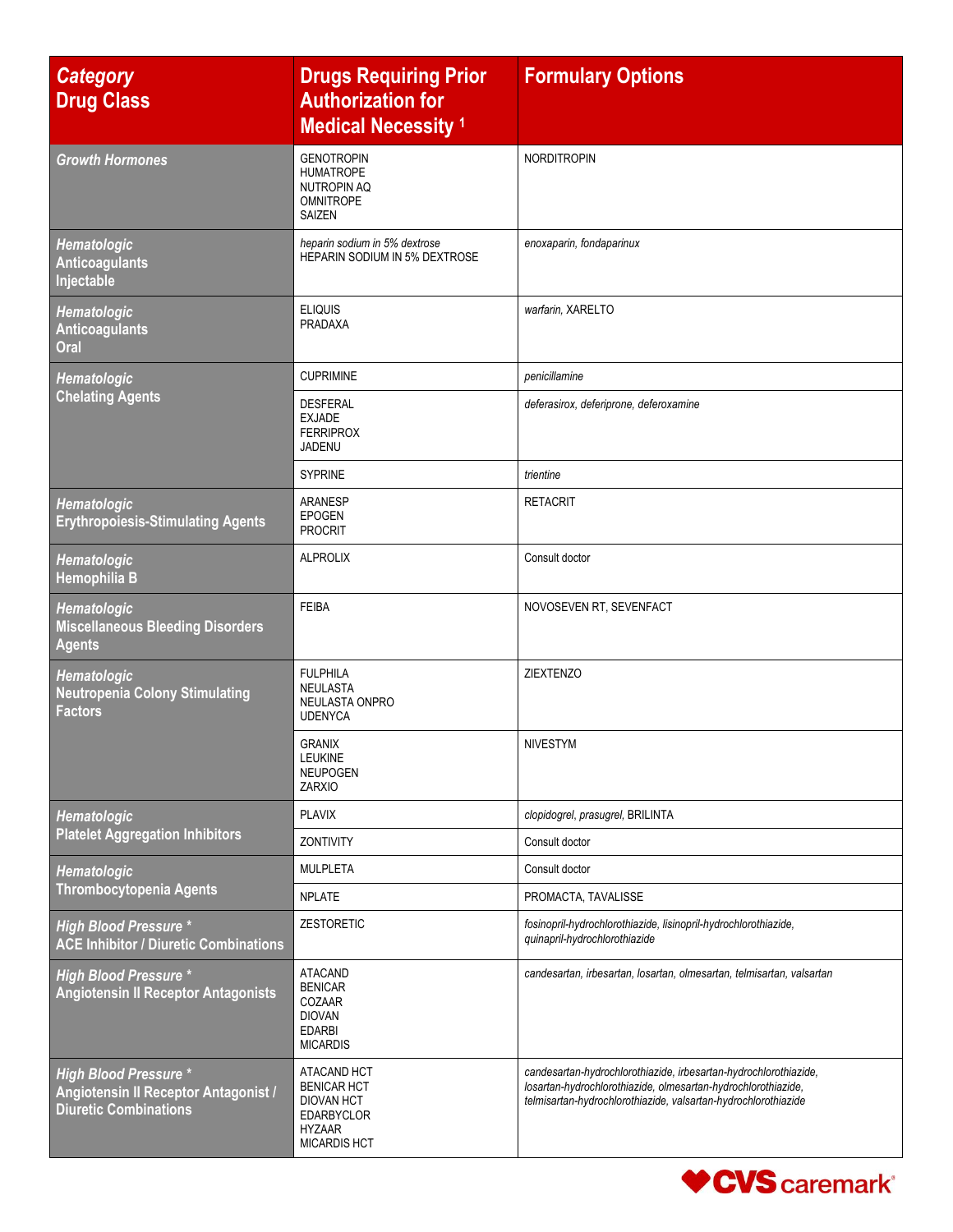| <b>Category</b><br><b>Drug Class</b>                                                                                                     | <b>Drugs Requiring Prior</b><br><b>Authorization for</b><br><b>Medical Necessity 1</b>                                           | <b>Formulary Options</b>                                                                                                                                                         |
|------------------------------------------------------------------------------------------------------------------------------------------|----------------------------------------------------------------------------------------------------------------------------------|----------------------------------------------------------------------------------------------------------------------------------------------------------------------------------|
| <b>High Blood Pressure *</b><br>Angiotensin II Receptor Antagonist /<br><b>Calcium Channel Blocker</b><br><b>Combinations</b>            | <b>AZOR</b><br><b>EXFORGE</b>                                                                                                    | amlodipine-olmesartan, amlodipine-telmisartan, amlodipine-valsartan                                                                                                              |
| <b>High Blood Pressure *</b><br>Angiotensin II Receptor Antagonist /<br><b>Calcium Channel Blocker / Diuretic</b><br><b>Combinations</b> | <b>EXFORGE HCT</b>                                                                                                               | amlodipine-valsartan-hydrochlorothiazide,<br>olmesartan-amlodipine-hydrochlorothiazide                                                                                           |
| <b>High Blood Pressure *</b><br><b>Beta-blockers</b>                                                                                     | <b>COREG CR</b><br><b>INDERAL LA</b><br><b>INDERAL XL</b><br><b>INNOPRAN XL</b><br><b>TOPROL-XL</b>                              | atenolol, carvedilol, carvedilol phosphate ext-rel, metoprolol succinate ext-rel,<br>metoprolol tartrate, nadolol, pindolol, propranolol, propranolol ext-rel, BYSTOLIC          |
| <b>High Blood Pressure *</b><br><b>Beta-blocker Combinations</b>                                                                         | <b>DUTOPROL</b>                                                                                                                  | metoprolol succinate ext-rel WITH hydrochlorothiazide                                                                                                                            |
| <b>High Blood Pressure *</b><br><b>Calcium Channel Blockers</b>                                                                          | <b>NORVASC</b>                                                                                                                   | amlodipine                                                                                                                                                                       |
|                                                                                                                                          | diltiazem ext-rel<br>(generics for CARDIZEM LA only)<br>Matzim LA<br><b>CARDIZEM</b><br><b>CARDIZEM CD</b><br><b>CARDIZEM LA</b> | diltiazem ext-rel (except generics for CARDIZEM LA)                                                                                                                              |
| <b>High Blood Pressure *</b><br><b>Calcium Channel Blocker /</b><br><b>Nonsteroidal Anti-inflammatory Drugs</b><br>(NSAIDs) Combinations | <b>CONSENSI</b>                                                                                                                  | amlodipine WITH celecoxib                                                                                                                                                        |
| <b>Huntington's Disease</b>                                                                                                              | <b>XENAZINE</b>                                                                                                                  | tetrabenazine, AUSTEDO                                                                                                                                                           |
| <b>Immunology</b><br><b>Antimetabolites</b>                                                                                              | <b>CELLCEPT</b><br><b>MYFORTIC</b>                                                                                               | mycophenolate mofetil, mycophenolate sodium                                                                                                                                      |
| <b>Immunology</b><br><b>Calcineurin Inhibitors</b>                                                                                       | <b>ASTAGRAF XL</b><br><b>ENVARSUS XR</b>                                                                                         | tacrolimus                                                                                                                                                                       |
| <b>Immunology</b><br><b>Disease Modifying Antirheumatic</b><br><b>Agents</b>                                                             | <b>OTREXUP</b>                                                                                                                   | <b>RASUVO</b>                                                                                                                                                                    |
| <b>Immunology</b>                                                                                                                        | <b>BERINERT</b>                                                                                                                  | icatibant, RUCONEST                                                                                                                                                              |
| Hereditary Angioedema *                                                                                                                  | <b>CINRYZE</b><br><b>HAEGARDA</b>                                                                                                | ORLADEYO, TAKHZYRO                                                                                                                                                               |
| <i>Immunology</i><br><b>Rapamycin Derivatives</b>                                                                                        | <b>RAPAMUNE</b><br><b>ZORTRESS</b>                                                                                               | everolimus, sirolimus                                                                                                                                                            |
| <b>Inflammatory Bowel Disease (IBD)</b><br><b>Ulcerative Colitis*</b>                                                                    | budesonide ext-rel<br>mesalamine delayed-rel tablet 800 mg<br>COLAZAL<br><b>DELZICOL</b><br>LIALDA                               | balsalazide, mesalamine delayed-rel (except mesalamine delayed-rel tablet 800 mg),<br>mesalamine ext-rel, sulfasalazine, sulfasalazine delayed-rel, ASACOL HD,<br><b>PENTASA</b> |
| Interferons *                                                                                                                            | <b>PEGASYS</b>                                                                                                                   | Consult doctor                                                                                                                                                                   |
| <b>Kidney Disease</b> *<br><b>Phosphate Binders</b>                                                                                      | lanthanum carbonate<br><b>FOSRENOL</b>                                                                                           | calcium acetate, sevelamer carbonate, PHOSLYRA, VELPHORO                                                                                                                         |

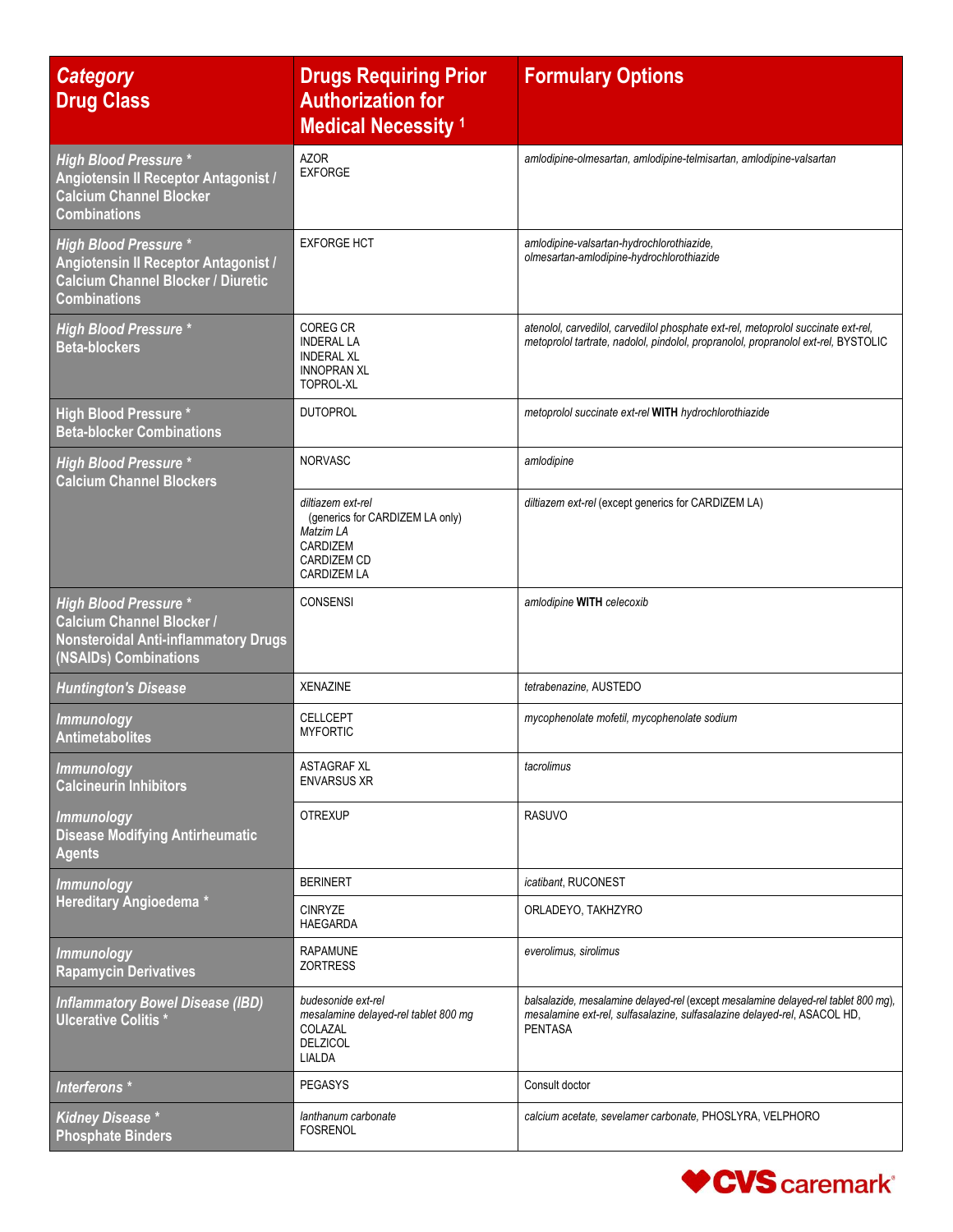| <b>Category</b><br><b>Drug Class</b>                    | <b>Drugs Requiring Prior</b><br><b>Authorization for</b><br><b>Medical Necessity 1</b>                                                                                                                                                                                                                                                                                                                                                                                   | <b>Formulary Options</b>                                                                                                                                      |
|---------------------------------------------------------|--------------------------------------------------------------------------------------------------------------------------------------------------------------------------------------------------------------------------------------------------------------------------------------------------------------------------------------------------------------------------------------------------------------------------------------------------------------------------|---------------------------------------------------------------------------------------------------------------------------------------------------------------|
| <b>Menopausal Symptom Agents</b>                        | paroxetine mesylate capsule 7.5 mg                                                                                                                                                                                                                                                                                                                                                                                                                                       | paroxetine HCI                                                                                                                                                |
| Oral                                                    | <b>MENEST</b><br><b>OSPHENA</b><br><b>PREMARIN</b>                                                                                                                                                                                                                                                                                                                                                                                                                       | estradiol                                                                                                                                                     |
| <b>Menopausal Symptom Agents</b><br><b>Transdermal</b>  | MINIVELLE<br><b>VIVELLE-DOT</b>                                                                                                                                                                                                                                                                                                                                                                                                                                          | estradiol, DIVIGEL, EVAMIST                                                                                                                                   |
| <b>Menopausal Symptom Agents</b><br>Vaginal             | estradiol vaginal tablet<br>Yuvafem<br><b>ESTRING</b><br><b>FEMRING</b><br><b>INTRAROSA</b><br>PREMARIN CREAM                                                                                                                                                                                                                                                                                                                                                            | estradiol vaginal cream, IMVEXXY, VAGIFEM                                                                                                                     |
| <b>Multiple Sclerosis</b>                               | <b>EXTAVIA</b><br><b>TECFIDERA</b>                                                                                                                                                                                                                                                                                                                                                                                                                                       | dimethyl fumarate delayed-rel, glatiramer, AUBAGIO, AVONEX, BETASERON,<br>COPAXONE, GILENYA, KESIMPTA, MAYZENT, OCREVUS, REBIF, TYSABRI,<br>VUMERITY, ZEPOSIA |
| <b>Musculoskeletal</b>                                  | carisoprodol 250 mg<br>chlorzoxazone 250 mg<br>chlorzoxazone 375 mg<br>chlorzoxazone 500 mg<br>(NDC^ 73007001303 only)<br>chlorzoxazone 750 mg<br>cyclobenzaprine ext-rel capsule<br>cyclobenzaprine tablet 7.5 mg<br>metaxalone 400 mg<br>methocarbamol 500 mg<br>(NDC^ 69036091010 only)<br>methocarbamol 750 mg<br>(NDCs^ 69036093090, 70868090190 only)<br>orphenadrine-aspirin-caffeine<br>Fexmid<br>Lorzone<br>Orphengesic Forte<br><b>AMRIX</b><br>NORGESIC FORTE | cyclobenzaprine (except cyclobenzaprine tablet 7.5 mq)                                                                                                        |
| <b>Narcolepsy</b><br><b>Wakefulness Promoters</b>       | <b>NUVIGIL</b><br><b>PROVIGIL</b>                                                                                                                                                                                                                                                                                                                                                                                                                                        | armodafinil, modafinil, SUNOSI, WAKIX, XYWAV                                                                                                                  |
| <b>Nephropathic Cystinosis</b>                          | <b>PROCYSBI</b>                                                                                                                                                                                                                                                                                                                                                                                                                                                          | <b>CYSTAGON</b>                                                                                                                                               |
| <b>Ophthalmic</b><br><b>Allergies</b>                   | ALREX<br><b>BEPREVE</b><br>LASTACAFT<br><b>ZERVIATE</b>                                                                                                                                                                                                                                                                                                                                                                                                                  | azelastine, bepotastine, cromolyn sodium, olopatadine                                                                                                         |
| <b>Ophthalmic</b><br><b>Anti-infectives</b>             | <b>AZASITE</b><br>CILOXAN                                                                                                                                                                                                                                                                                                                                                                                                                                                | ciprofloxacin, erythromycin, gentamicin, levofloxacin, moxifloxacin, ofloxacin,<br>sulfacetamide, tobramycin, BESIVANCE                                       |
| <b>Ophthalmic</b><br>Anti-infective / Anti-inflammatory | <b>TOBRADEX ST</b><br>ZYLET                                                                                                                                                                                                                                                                                                                                                                                                                                              | neomycin-polymyxin B-bacitracin-hydrocortisone,<br>neomycin-polymyxin B-dexamethasone, tobramycin-dexamethasone,<br>TOBRADEX OINTMENT                         |
| <b>Ophthalmic</b><br>Anti-inflammatory, Nonsteroidal    | <b>ACUVAIL</b><br><b>BROMSITE</b><br><b>NEVANAC</b>                                                                                                                                                                                                                                                                                                                                                                                                                      | bromfenac, diclofenac, ketorolac, ILEVRO, PROLENSA                                                                                                            |

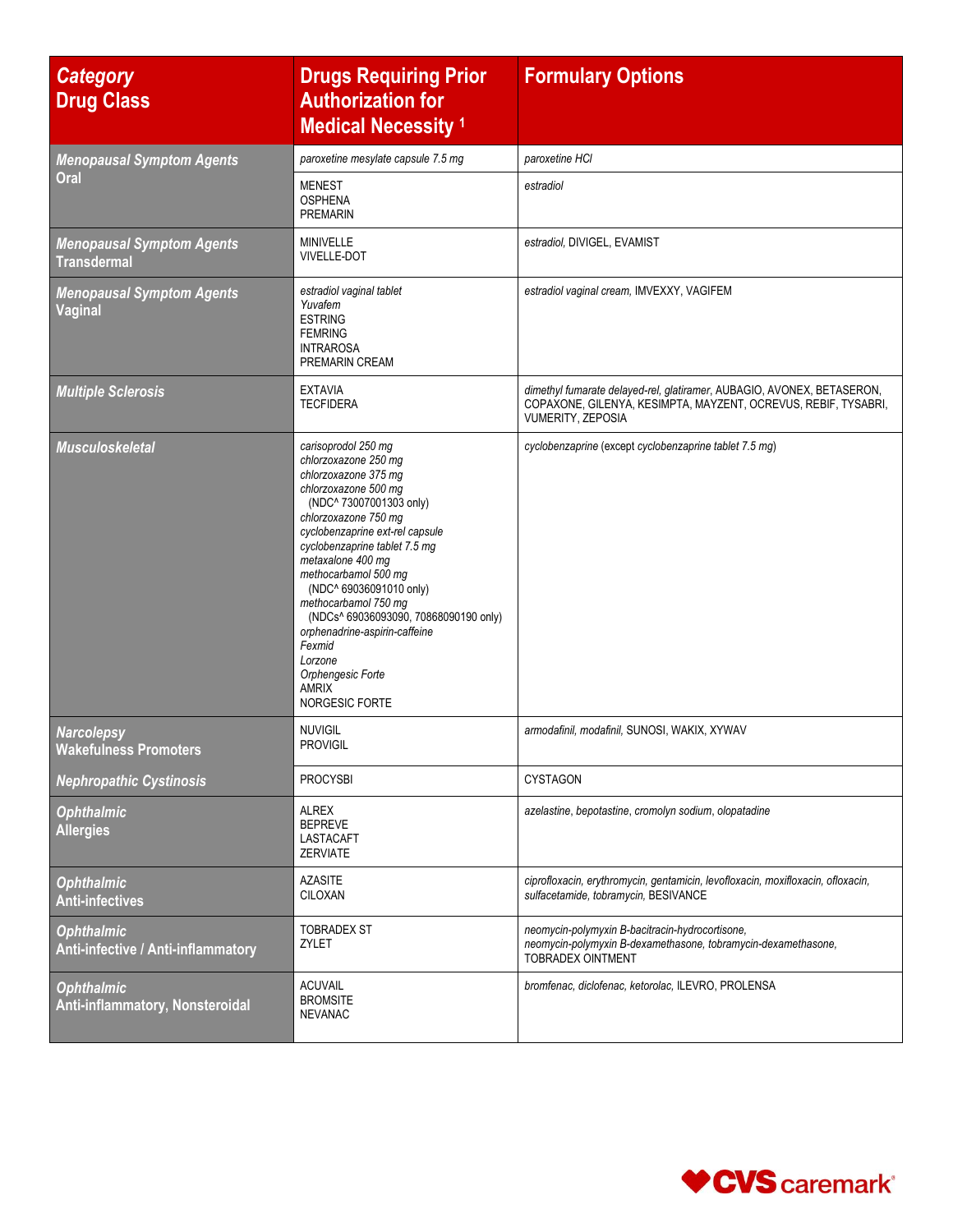| <b>Category</b><br><b>Drug Class</b>                                 | <b>Drugs Requiring Prior</b><br><b>Authorization for</b><br><b>Medical Necessity 1</b>                                                                                                             | <b>Formulary Options</b>                                                                                                                                                                                                                       |
|----------------------------------------------------------------------|----------------------------------------------------------------------------------------------------------------------------------------------------------------------------------------------------|------------------------------------------------------------------------------------------------------------------------------------------------------------------------------------------------------------------------------------------------|
| <b>Ophthalmic</b><br>Anti-inflammatory, Steroidal                    | <b>FLAREX</b><br><b>FML FORTE</b><br><b>FML LIQUIFILM</b><br>FML S.O.P.<br><b>INVELTYS</b><br><b>LOTEMAX</b><br><b>LOTEMAX SM</b><br><b>MAXIDEX</b><br>PRED FORTE<br>PRED MILD                     | dexamethasone, loteprednol, prednisolone acetate 1%, DUREZOL                                                                                                                                                                                   |
| <b>Ophthalmic</b><br><b>Antivirals</b>                               | <b>ZIRGAN</b>                                                                                                                                                                                      | trifluridine                                                                                                                                                                                                                                   |
| <b>Ophthalmic</b><br><b>Artificial Tears</b>                         | <b>LACRISERT</b>                                                                                                                                                                                   | <b>RESTASIS, XIIDRA</b>                                                                                                                                                                                                                        |
| <b>Ophthalmic</b><br>Glaucoma                                        | bimatoprost solution 0.03%<br><b>TRAVATAN Z</b>                                                                                                                                                    | latanoprost, travoprost, LUMIGAN, ZIOPTAN                                                                                                                                                                                                      |
|                                                                      | <b>BETIMOL</b><br><b>TIMOPTIC OCUDOSE</b>                                                                                                                                                          | timolol maleate solution, BETOPTIC S                                                                                                                                                                                                           |
| <b>Ophthalmic</b><br><b>Miscellaneous</b>                            | <b>AVENOVA</b>                                                                                                                                                                                     | Consult doctor                                                                                                                                                                                                                                 |
| <b>Opioid Dependency</b>                                             | SUBOXONE                                                                                                                                                                                           | buprenorphine-naloxone sublingual, ZUBSOLV                                                                                                                                                                                                     |
| Osteoarthritis <sup>*</sup><br><b>Viscosupplements</b>               | <b>GEL-ONE</b><br><b>HYALGAN</b><br><b>MONOVISC</b><br><b>ORTHOVISC</b><br><b>SYNVISC</b><br>SYNVISC-ONE<br>VISCO-3                                                                                | DUROLANE, EUFLEXXA, GELSYN-3, SUPARTZ FX                                                                                                                                                                                                       |
| Osteoporosis *<br><b>Calcium Regulators</b>                          | MIACALCIN INJECTION                                                                                                                                                                                | alendronate, calcitonin-salmon, ibandronate, risedronate, FORTEO, PROLIA,<br><b>TYMLOS</b>                                                                                                                                                     |
| <b>Otic</b><br>Anti-infective / Anti-inflammatory                    | CIPRO HC<br><b>CIPRODEX</b>                                                                                                                                                                        | ciprofloxacin-dexamethasone, ofloxacin otic                                                                                                                                                                                                    |
| Overactive Bladder / Incontinence *<br><b>Urinary Antispasmodics</b> | <b>DETROL LA</b><br><b>OXYTROL</b>                                                                                                                                                                 | darifenacin ext-rel, oxybutynin ext-rel, solifenacin, tolterodine, tolterodine ext-rel,<br>trospium, trospium ext-rel, MYRBETRIQ, TOVIAZ                                                                                                       |
| Pain<br>Headache *                                                   | butalbital-acetaminophen tablet 50-300 mg<br>butalbital-acetaminophen-caffeine capsule<br>Bupap<br>BUTALBITAL-ACETAMINOPHEN<br>(NDC^ 69499034230 only)<br><b>CAMBIA</b><br><b>FIORICET CAPSULE</b> | diclofenac sodium, ibuprofen,<br>naproxen (except naproxen CR or naproxen suspension)                                                                                                                                                          |
|                                                                      | dihydroergotamine spray<br>ergotamine-caffeine<br>Migergot<br>CAFERGOT<br>MAXALT<br>MAXALT-MLT                                                                                                     | eletriptan, naratriptan, rizatriptan, sumatriptan, zolmitriptan, NURTEC ODT,<br>ONZETRA XSAIL, UBRELVY, ZEMBRACE SYMTOUCH, ZOMIG NASAL SPRAY                                                                                                   |
|                                                                      | sumatriptan-naproxen<br><b>TREXIMET</b>                                                                                                                                                            | diclofenac sodium, ibuprofen or naproxen (except naproxen CR or<br>naproxen suspension) WITH eletriptan, naratriptan, rizatriptan, sumatriptan,<br>zolmitriptan, NURTEC ODT, ONZETRA XSAIL, UBRELVY,<br>ZEMBRACE SYMTOUCH or ZOMIG NASAL SPRAY |

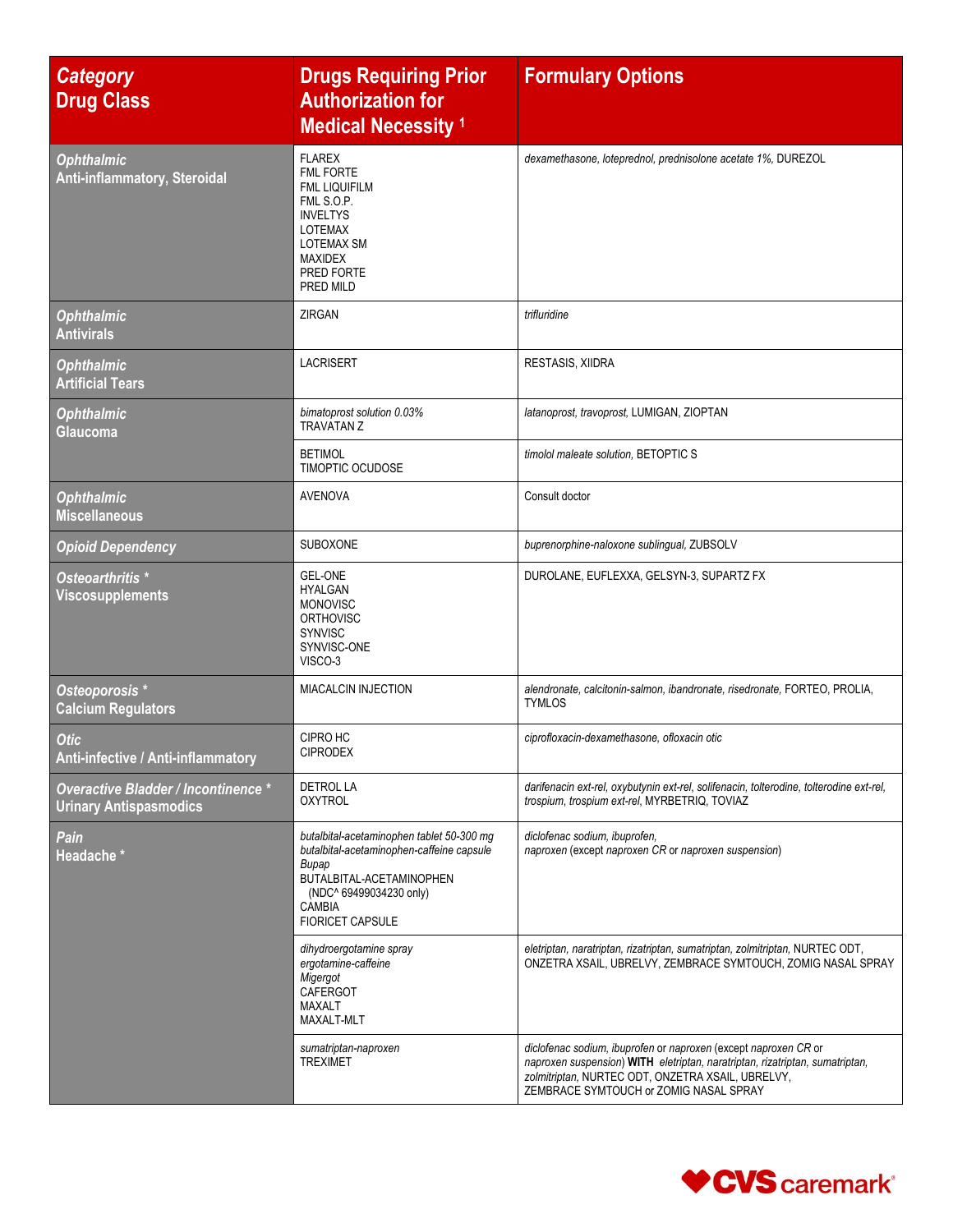| <b>Category</b><br><b>Drug Class</b>                                                                     | <b>Drugs Requiring Prior</b><br><b>Authorization for</b><br><b>Medical Necessity 1</b>                                                                                                                                                                                                         | <b>Formulary Options</b>                                                                                                                                                                                                                                |
|----------------------------------------------------------------------------------------------------------|------------------------------------------------------------------------------------------------------------------------------------------------------------------------------------------------------------------------------------------------------------------------------------------------|---------------------------------------------------------------------------------------------------------------------------------------------------------------------------------------------------------------------------------------------------------|
| Pain<br><b>Migraine</b><br><b>CGRP Inhibitors</b>                                                        | <b>AIMOVIG</b>                                                                                                                                                                                                                                                                                 | AJOVY, EMGALITY                                                                                                                                                                                                                                         |
| Pain<br>Neuropathic Pain*                                                                                | <b>LYRICA</b>                                                                                                                                                                                                                                                                                  | duloxetine, pregabalin, pregabalin ext-rel                                                                                                                                                                                                              |
| Pain                                                                                                     | <b>BUTRANS</b>                                                                                                                                                                                                                                                                                 | buprenorphine transdermal, BELBUCA                                                                                                                                                                                                                      |
| <b>Opioid Analgesics</b>                                                                                 | LAZANDA                                                                                                                                                                                                                                                                                        | fentanyl transmucosal lozenge, SUBSYS                                                                                                                                                                                                                   |
|                                                                                                          | levorphanol<br>oxymorphone ext-rel<br><b>HYSINGLA ER</b><br><b>OXYCONTIN</b><br>ZOHYDRO ER                                                                                                                                                                                                     | fentanyl transdermal, hydrocodone ext-rel, hydromorphone ext-rel, methadone,<br>morphine ext-rel, NUCYNTA ER, XTAMPZA ER                                                                                                                                |
|                                                                                                          | PERCOCET                                                                                                                                                                                                                                                                                       | hydrocodone-acetaminophen, hydromorphone, morphine,<br>oxycodone-acetaminophen, NUCYNTA                                                                                                                                                                 |
|                                                                                                          | tramadol (NDC^ 52817019610 only)<br>tramadol ext-rel capsule                                                                                                                                                                                                                                   | tramadol (except NDC^ 52817019610), tramadol ext-rel tablet                                                                                                                                                                                             |
| Pain<br><b>Topical Local Anesthetics</b>                                                                 | LIDOCAINE-TETRACAINE CREAM<br>(NDC^ 71800063115 only)<br><b>LIDOTREX</b>                                                                                                                                                                                                                       | lidocaine-prilocaine                                                                                                                                                                                                                                    |
| <b>Pain and Inflammation *</b><br><b>Nonsteroidal Anti-inflammatory Drugs</b><br>(NSAIDs) / Combinations | <b>ARTHROTEC</b>                                                                                                                                                                                                                                                                               | celecoxib; diclofenac sodium, ibuprofen, meloxicam tablet or<br>naproxen (except naproxen CR or naproxen suspension) WITH<br>esomeprazole delayed-rel, lansoprazole delayed-rel, omeprazole delayed-rel,<br>pantoprazole delayed-rel tablet or DEXILANT |
|                                                                                                          | <b>CELEBREX</b>                                                                                                                                                                                                                                                                                | celecoxib, diclofenac sodium, ibuprofen, meloxicam tablet,<br>naproxen (except naproxen CR or naproxen suspension)                                                                                                                                      |
|                                                                                                          | Inflammacin<br><b>NuDiclo SoluPak</b><br>NuDiclo TabPak<br><b>PENNSAID</b>                                                                                                                                                                                                                     | diclofenac sodium, diclofenac sodium gel 1%, diclofenac sodium solution,<br>ibuprofen, meloxicam tablet, naproxen (except naproxen CR or naproxen suspension)                                                                                           |
|                                                                                                          | fenoprofen<br>indomethacin capsule 20 mg<br>ketoprofen capsule 25 mg<br>ketoprofen ext-rel capsule<br>mefenamic acid (NDC^ 69336012830 only)<br>meloxicam capsule<br>naproxen CR<br>naproxen suspension<br>FENOPROFEN CAPSULE<br><b>INDOCIN</b><br><b>NAPRELAN</b><br><b>SPRIX</b><br>ZORVOLEX | diclofenac sodium, ibuprofen, meloxicam tablet, naproxen (except naproxen CR or<br>naproxen suspension)                                                                                                                                                 |
|                                                                                                          | naproxen-esomeprazole                                                                                                                                                                                                                                                                          | diclofenac sodium, ibuprofen, meloxicam tablet or naproxen (except naproxen CR<br>or naproxen suspension) WITH esomeprazole delayed-rel, lansoprazole delayed-rel,<br>omeprazole delayed-rel, pantoprazole delayed-rel tablet or DEXILANT               |
| <b>Parkinson's Disease</b>                                                                               | <b>APOKYN</b>                                                                                                                                                                                                                                                                                  | <b>INBRIJA, KYNMOBI</b>                                                                                                                                                                                                                                 |
|                                                                                                          | <b>NOURIANZ</b>                                                                                                                                                                                                                                                                                | amantadine, entacapone, pramipexole, pramipexole ext-rel, rasagiline, ropinirole,<br>ropinirole ext-rel, selegiline, NEUPRO                                                                                                                             |
|                                                                                                          | <b>RYTARY</b>                                                                                                                                                                                                                                                                                  | carbidopa-levodopa, carbidopa-levodopa ext-rel                                                                                                                                                                                                          |
| Phenylketonuria                                                                                          | KUVAN                                                                                                                                                                                                                                                                                          | sapropterin                                                                                                                                                                                                                                             |
| <b>Postherpetic Neuralgia</b>                                                                            | <b>HORIZANT</b>                                                                                                                                                                                                                                                                                | gabapentin, pregabalin ext-rel, GRALISE                                                                                                                                                                                                                 |

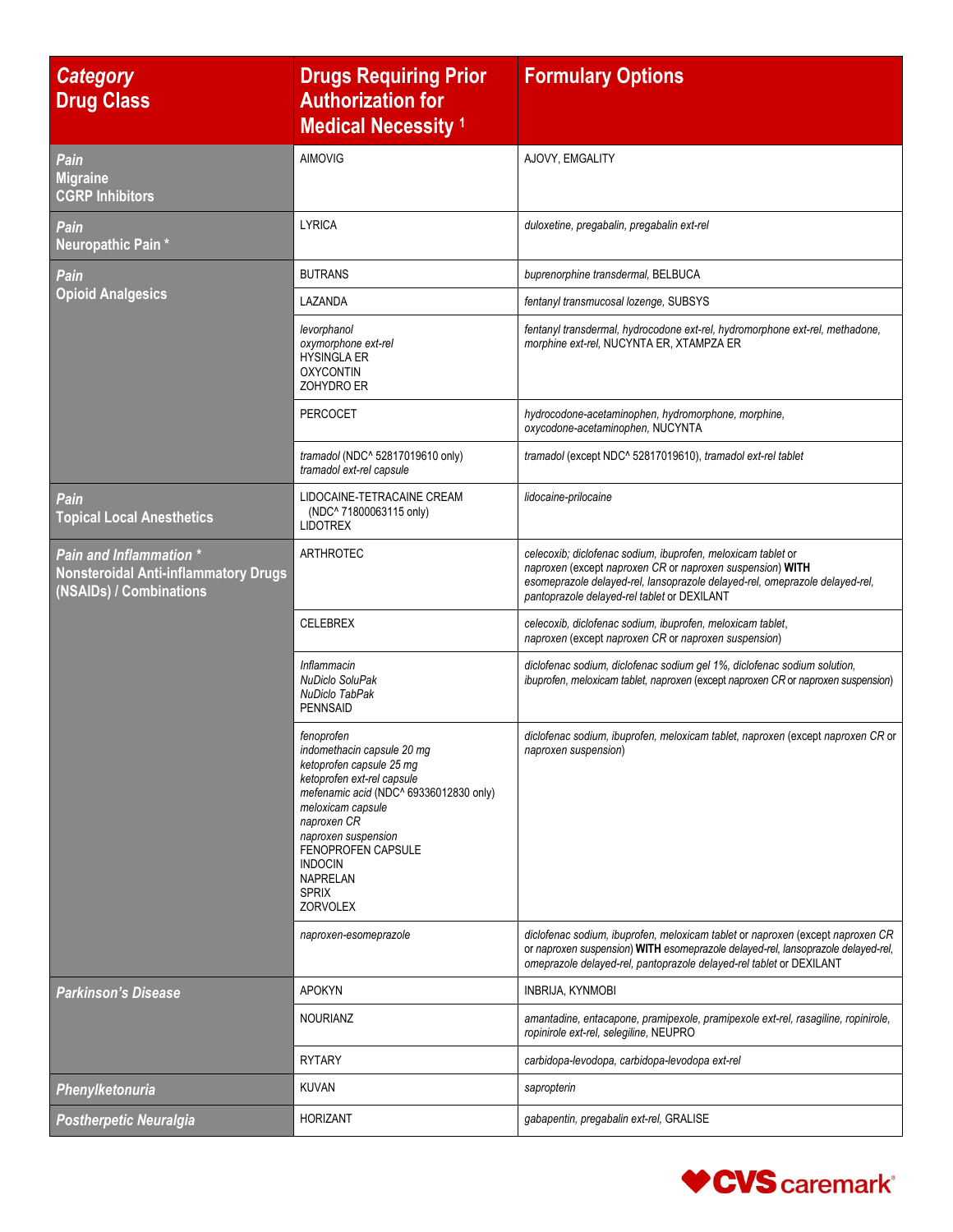| <b>Category</b><br><b>Drug Class</b>                                 | <b>Drugs Requiring Prior</b><br><b>Authorization for</b><br><b>Medical Necessity 1</b>                                                                 | <b>Formulary Options</b>                                                                                                                               |
|----------------------------------------------------------------------|--------------------------------------------------------------------------------------------------------------------------------------------------------|--------------------------------------------------------------------------------------------------------------------------------------------------------|
| <b>Premenstrual Dysphoric Disorder</b><br>(PMDD)                     | fluoxetine tablet (generics for SARAFEM only)                                                                                                          | fluoxetine (except fluoxetine tablet 60 mg, fluoxetine tablet [generics for<br>SARAFEM]), paroxetine HCl ext-rel (except NDC^ 60505367503), sertraline |
| <b>Prenatal Vitamins<sup>9</sup></b>                                 | <b>AZESCO</b><br><b>PRENATAL PLUS</b><br><b>TRINAZ</b><br>VITAFOL-ONE<br>ZALVIT<br>All other brand prenatal vitamins that are not<br><b>CITRANATAL</b> | prenatal vitamins, CITRANATAL                                                                                                                          |
| <b>Prostate Condition</b><br>Benign Prostatic Hyperplasia *          | <b>JALYN</b>                                                                                                                                           | dutasteride-tamsulosin: dutasteride or finasteride WITH alfuzosin ext-rel.<br>doxazosin, silodosin, tamsulosin or terazosin                            |
|                                                                      | <b>RAPAFLO</b><br><b>UROXATRAL</b>                                                                                                                     | alfuzosin ext-rel, doxazosin, silodosin, tamsulosin, terazosin                                                                                         |
| <b>Respiratory</b><br><b>Alpha-1 Antitrypsin Deficiency</b>          | <b>ARALAST NP</b><br><b>GLASSIA</b><br><b>ZEMAIRA</b>                                                                                                  | PROLASTIN-C                                                                                                                                            |
| <b>Respiratory</b><br><b>Anaphylaxis Treatment Agents</b>            | ADRENALIN<br><b>SYMJEPI</b>                                                                                                                            | epinephrine auto-injector, AUVI-Q, EPIPEN, EPIPEN JR                                                                                                   |
| <b>Respiratory</b><br>Cough                                          | benzonatate<br>(NDCs^ 69336012615, 69499032915 only)                                                                                                   | benzonatate (except NDCs^ 69336012615, 69499032915)                                                                                                    |
| <b>Respiratory</b><br><b>Xanthines</b>                               | THEO-24                                                                                                                                                | ipratropium inhalation solution, PERFOROMIST, SEREVENT, SPIRIVA,<br>STRIVERDI RESPIMAT, YUPELRI                                                        |
| <b>Sleep Disorder</b><br>Hypnotics, Non-benzodiazepines              | quazepam<br>zolpidem sublingual<br><b>LUNESTA</b><br><b>ROZEREM</b><br><b>SILENOR</b><br><b>ZOLPIMIST</b>                                              | doxepin, eszopiclone, ramelteon, zolpidem, zolpidem ext-rel, BELSOMRA                                                                                  |
| <b>Testosterone Replacement *</b><br><b>Androgens</b>                | testosterone gel 1% (authorized generics for<br>TESTIM and VOGELXO only)<br><b>ANDROGEL</b><br><b>FORTESTA</b><br><b>TESTIM</b><br><b>VOGELXO</b>      | testosterone gel (except authorized generics for TESTIM and VOGELXO),<br>testosterone solution. ANDRODERM. NATESTO                                     |
| <b>Thyroid Supplements</b>                                           | <b>CYTOMEL</b><br>NATURE-THROID<br>WESTHROID<br>WP THYROID                                                                                             | levothyroxine, liothyronine, SYNTHROID                                                                                                                 |
|                                                                      | <b>TIROSINT</b>                                                                                                                                        | levothyroxine, SYNTHROID                                                                                                                               |
| Transplant *<br>Immunosuppressants, Calcineurin<br><b>Inhibitors</b> | <b>PROGRAF</b>                                                                                                                                         | tacrolimus                                                                                                                                             |
| <b>Urea Cycle Disorders</b>                                          | <b>BUPHENYL</b><br><b>RAVICTI</b>                                                                                                                      | sodium phenylbutyrate                                                                                                                                  |
| Uterine Fibroids*                                                    | LUPRON DEPOT                                                                                                                                           | ORIAHNN, MYFEMBREE                                                                                                                                     |

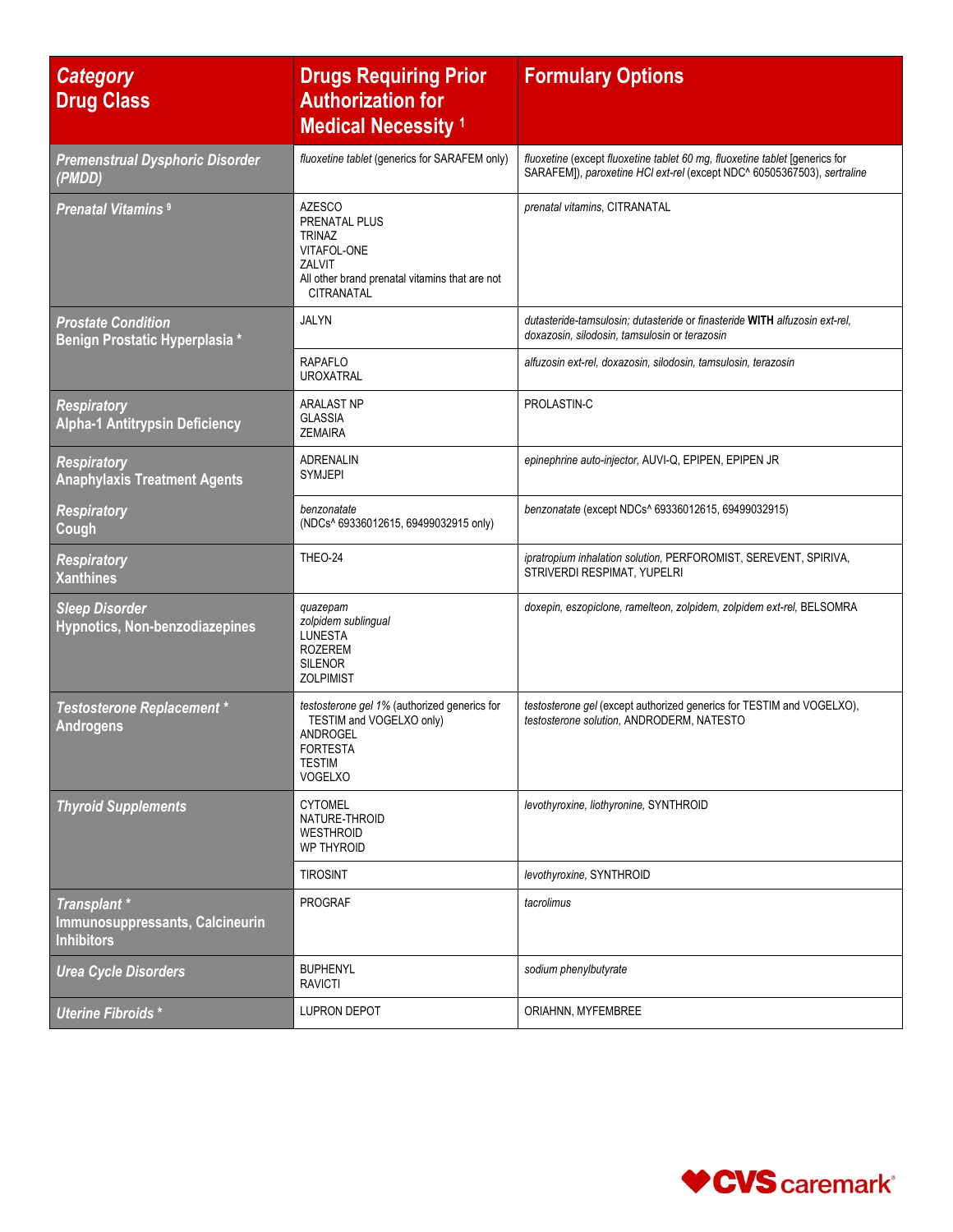| <b>Category</b><br><b>Drug Class</b>                   | <b>Other Considerations</b>                                                                                                                                                                                                                                                                                                                                                                                                                                                                      |
|--------------------------------------------------------|--------------------------------------------------------------------------------------------------------------------------------------------------------------------------------------------------------------------------------------------------------------------------------------------------------------------------------------------------------------------------------------------------------------------------------------------------------------------------------------------------|
| <b>All Drugs</b>                                       | On a quarterly basis, new and existing products - including limited source generics, products with significant cost inflation, and<br>specialty and non-specialty products - may be re-evaluated to determine appropriate formulary placement. These evaluations will<br>assess whether clinically appropriate and cost-effective options remain available on the formulary and may result in additional<br>products not covered without a medical exception, addition or deletion of a product. |
| Autoimmune and Hepatitis C *                           | For some clients, an Indication-Based Formulary will be utilized for products in these classes and may result in additional products<br>not covered for certain conditions without a medical exception.                                                                                                                                                                                                                                                                                          |
| Drugs for Infusion Into Spaces Other<br>Than the Blood | A drug that must be infused into a space other than the blood will generally not be covered under the prescription drug benefit.                                                                                                                                                                                                                                                                                                                                                                 |
| New-to-Market Agents <sup>1</sup>                      | New-to-market products and new variations of products already in the marketplace will not be added to the formulary immediately.<br>Each product will be evaluated for clinical appropriateness and cost-effectiveness. Recommended additions to the formulary will be<br>presented to the CVS Caremark® National Pharmacy and Therapeutics Committee (or other appropriate reviewing body) for review<br>and approval.                                                                          |

The listed formulary options are subject to change.

## **List of Drugs Requiring Prior Authorization for Medical Necessity**

AZASITE AZELEX AZESCO

ABILIFY ACANYA ACIPHEX ACIPHEX SPRINKLE ACTEMRA ACTPEN ACTEMRA INTRAVENOUS ACTEMRA SUBCUTANEOUS ACTICLATE *Activite* ACTOS ACUVAIL *acyclovir cream* ADCIRCA ADDERALL ADRENALIN ADZENYS ER ADZENYS XR-ODT AFINITOR AIMOVIG ALCORTIN A ALEVICYN GEL ALEVICYN SG ALEVICYN SOLUTION ALIQOPA ALLISON MEDICAL INSULIN SYRINGES <sup>6</sup> ALPROLIX ALREX ALTOPREV ALVESCO AMITIZA AMRIX ANDROGEL APEXICON E APIDRA APOKYN APTENSIO XR APTIVUS ARALAST NP ARANESP ARTHROTEC ASMANEX ASMANEX HFA ASTAGRAF XL ATACAND ATACAND HCT ATIVAN ATOPADERM ATRIPLA AVASTIN AVENOVA AVSOLA

AZOR BALCOLTRA BANZEL SUSPENSION BARACLUDE TABLET BEAU RX BECONASE AQ BENICAR BENICAR HCT BENSAL HP BENZACLIN *benzonatate* (NDCs^ 69336012615, 69499032915 only) BEPREVE BERINERT *betamethasone acetate-betamethasone sodium phosphate* (NDC^ 71283062002 only) BETAMETHASONE ACETATE- BETAMETHASONE SODIUM PHOSPHATE BETAPACE BETAPACE AF BETIMOL BEVESPI AEROSPHERE BEYAZ *bimatoprost solution 0.03%* **BORTEZOMIR** BOTOX BREEZE 2 STRIPS AND KITS 8 **BROMSITE** *budesonide ext-rel Bupap* **BUPHENYL** *bupropion ext-rel tablet 450 mg butalbital-acetaminophen tablet 50-300 mg* BUTALBITAL-ACETAMINOPHEN (NDC^ 69499034230 only) *butalbital-acetaminophen-caffeine capsule* BUTRANS BYDUREON BCISE BYETTA CAFERGOT *calcipotriene cream calcipotriene foam* CALCIPOTRIENE FOAM *calcipotriene-betamethasone calcitriol ointment* CAMBIA CARAC CARAFATE CARBINOXAMINE TABLET 6 MG

CARDIZEM CARDIZEM CD CARDIZEM LA *carisoprodol 250 mg* **CARNITOR** CARNITOR SF CELEBREX CELLCEPT *chlordiazepoxide-clidinium* (NDCs^ 11534019701, 42494040901, 51293069601, 51293069610, 67877073101, 70700018501 only) *chlorzoxazone 250 mg chlorzoxazone 375 mg chlorzoxazone 500 mg* (NDC^ 73007001303 only) *chlorzoxazone 750 mg* CHORIONIC GONADOTROPIN CIALIS CICATRACE CILOXAN CIMZIA LYOPHILIZED POWDER CINRYZE CIPRO HC CIPRODEX *clindamycin gel* (NDC^ 68682046275 only) *clobetasol spray* CLOBEX SPRAY *clocortolone cream* COLAZAL *colchicine capsule* COLCRYS COMPLERA CONSENSI CONTOUR NEXT STRIPS AND KITS <sup>8</sup> CONTOUR STRIPS AND KITS <sup>8</sup> CONTRAVE CORDRAN CREAM CORDRAN LOTION CORDRAN OINTMENT CORDRAN TAPE COREG CR *CoreMino* COZAAR CRESEMBA CRESTOR CUPRIMINE *cyclobenzaprine ext-rel capsule cyclobenzaprine tablet 7.5 mg* **CYMBALTA** CYTOMEL DARAPRIM DAYTRANA

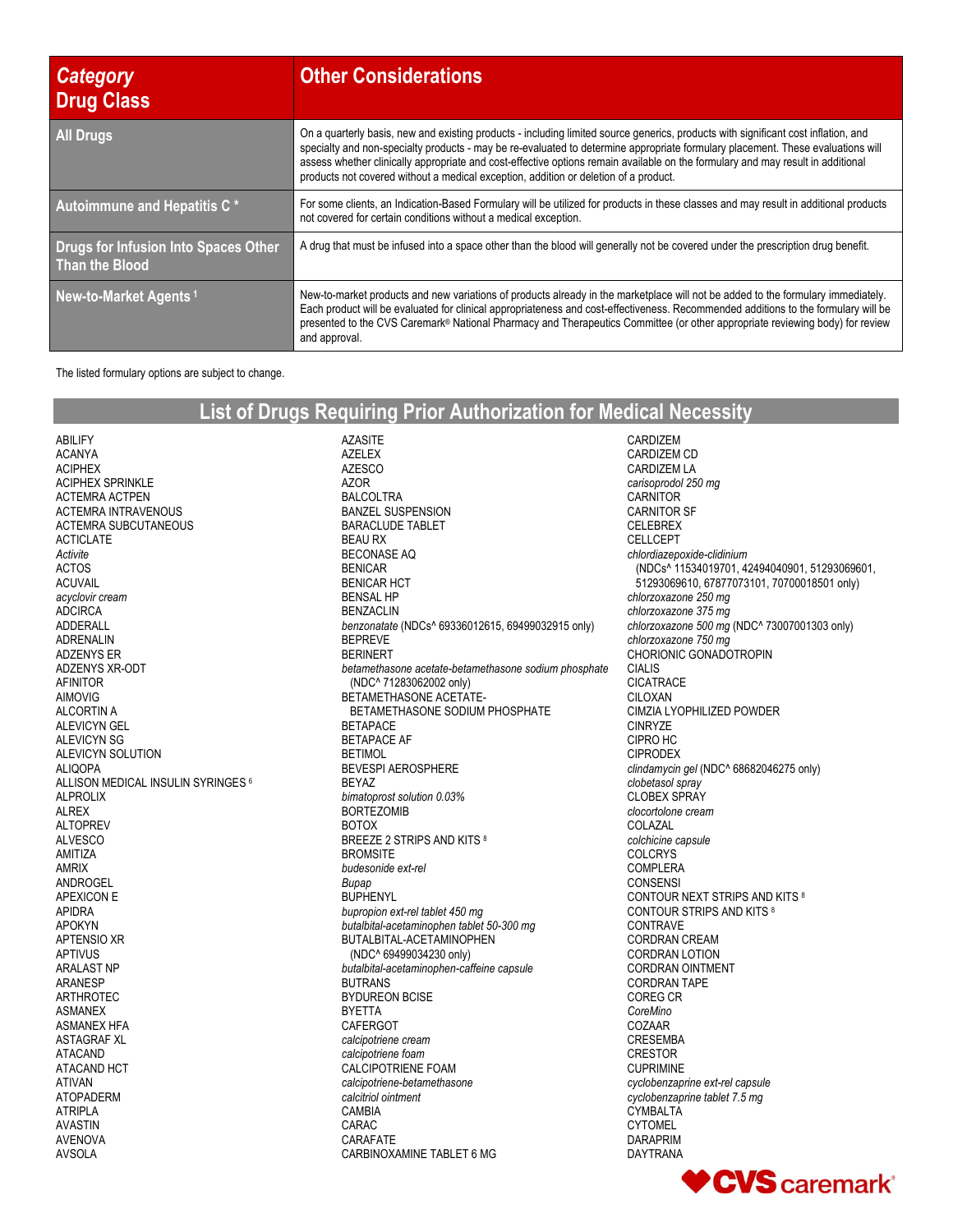DELZICOL **DESFERAL** *desoximetasone ointment 0.05%* DETROL LA *dexchlorpheniramine Dexifol* DIFFERIN LOTION *diflorasone cream diflorasone ointment dihydroergotamine spray diltiazem ext-rel* (generics for CARDIZEM LA only) DIOVAN DIOVAN HCT *Diphen Elixir* DORYX DORYX MPC *doxepin cream doxycycline hyclate delayed-rel tablet 50 mg doxycycline hyclate delayed-rel tablet 100 mg doxycycline hyclate delayed-rel tablet 200 mg doxycycline hyclate tablet 50 mg* (NDC^ 72143021160 only) *doxycycline hyclate tablet 75 mg doxycycline hyclate tablet 150 mg doxycycline monohydrate capsule 75 mg doxycycline monohydrate capsule 150 mg doxycycline monohydrate delayed-rel capsule* DULERA DUTOPROL DYRENIUM EDARBI EDARBYCLOR E.E.S. GRANULES EFFEXOR XR **ELELYSO** ELIDEL ELIQUIS ELMIRON ENLITE CONTINUOUS GLUCOSE MONITORING SYSTEM ENTERAGAM ENTYVIO (For Crohn's Disease Only) ENVARSUS XR EPICERAM EPIVIR HBV EPOGEN *ergotamine-caffeine* ERYPED *estradiol vaginal tablet* ESTRING EVEKEO EVERSENSE CONTINUOUS GLUCOSE MONITORING SYSTEM EXFORGE EXFORGE HCT EXJADE EXTAVIA FABIOR FANAPT FEIBA FEMRING *fenofibrate capsule 50 mg fenofibrate capsule 130 mg fenofibrate tablet 40 mg fenofibrate tablet 120 mg* FENOGLIDE TABLET 120 MG *fenoprofen* FENOPROFEN CAPSULE FERIVA 21/7 FERRIPROX *Fexmid* FINACEA GEL FIORICET CAPSULE FLAREX *flucytosine capsule 500 mg fluocinonide cream 0.1% fluorouracil cream 0.5% fluoxetine tablet* (generics for SARAFEM only)

*fluoxetine tablet 60 mg flurandrenolide cream flurandrenolide lotion flurandrenolide ointment* FML FORTE FML LIQUIFILM FML S.O.P. FOCALIN XR FOLIC-K FOLLISTIM AQ *Folvite-D* FORTAMET FORTESTA **FOSRENOL** FOSTEUM FOSTEUM PLUS FREESTYLE LIBRE CONTINUOUS GLUCOSE MONITORING SYSTEM FREESTYLE STRIPS AND KITS <sup>8</sup> **FULPHILA** GEL-ONE *Genicin Vita-S* **GENOTROPIN** GLASSIA GLEEVEC **GLUMETZA** GLYCOPYRROLATE TABLET 1.5 MG GOLYTELY GRANIX GUARDIAN CONNECT CONTINUOUS GLUCOSE MONITORING SYSTEM GUARDIAN REAL-TIME CONTINUOUS GLUCOSE MONITORING SYSTEM HAEGARDA *halcinonide cream* HALOG *heparin sodium in 5% dextrose* HEPARIN SODIUM IN 5% DEXTROSE **HEPSERA** HERCEPTIN HERCEPTIN HYLECTA HORIZANT HUMALOG HUMALOG MIX 50/50 HUMALOG MIX 75/25 HUMATROPE HUMULIN 70/30 <sup>4</sup> HUMULIN N <sup>4</sup> HUMULIN R <sup>4</sup> HYALGAN *hydrocortisone butyrate lipophilic cream 0.1% hydrocortisone butyrate lotion HylaVite hyoscyamine sulfate ext-rel* HYSINGLA ER HYZAAR ICLUSIG *icosapent ethyl* ILUMYA INCRUSE ELLIPTA INDERAL LA INDERAL XL INDOCIN *indomethacin capsule 20 mg Inflammacin* INFLECTRA INNOPRAN XL INTRAROSA INTUNIV INVELTYS INVIRASE INVOKAMET INVOKAMET XR INVOKANA *isosorbide dinitrate 40 mg ivermectin cream*  JADENU JALYN

JENTADUETO JENTADUETO XR **KAMDOY** KAZANO *ketoconazole foam 2% Ketodan ketoprofen capsule 25 mg ketoprofen ext-rel capsule* KINERET KOMBIGLYZE XR KUVAN KYPROLIS LACRISERT *Lactojen* LACTULOSE PAK LANOXIN TABLET (125 MCG and 250 MCG only) *lanthanum carbonate* LANTUS LASTACAFT LAZANDA LESCOL XL LETAIRIS **LEUKINE** *levorphanol* LEXAPRO LEXIVA LIALDA LIBRAX LIDOCAINE-TETRACAINE CREAM (NDC^ 71800063115 only) LIDOTREX LILETTA LIPITOR LITHOSTAT LIVALO *Lorid Lorzone* LOTEMAX LOTEMAX SM *luliconazole* **LUNESTA** LUPRON DEPOT LYRICA MACRODANTIN *Matzim LA* MAVYRET MAXALT MAXALT-MLT MAXIDEX *mefenamic acid* (NDC^ 69336012830 only) *meloxicam capsule* MENEST *mesalamine delayed-rel tablet 800 mg metaxalone 400 mg metformin ext-rel*  (generics for FORTAMET and GLUMETZA only) *methocarbamol 500 mg* (NDC^ 69036091010 only) *methocarbamol 750 mg* (NDCs^ 69036093090, 70868090190 only) MIACALCIN INJECTION MICARDIS MICARDIS HCT *Migergot* MILLIPRED MINASTRIN 24 FE MINIVELLE *minocycline ext-rel*  **MIRVASO** *Mondoxyne NL capsule 75 mg* MONOVISC MOVIPREP MULPLETA *MultiPro mupirocin cream* MYFORTIC MYTESI NAPRELAN *naproxen CR***CVS** caremark<sup>®</sup>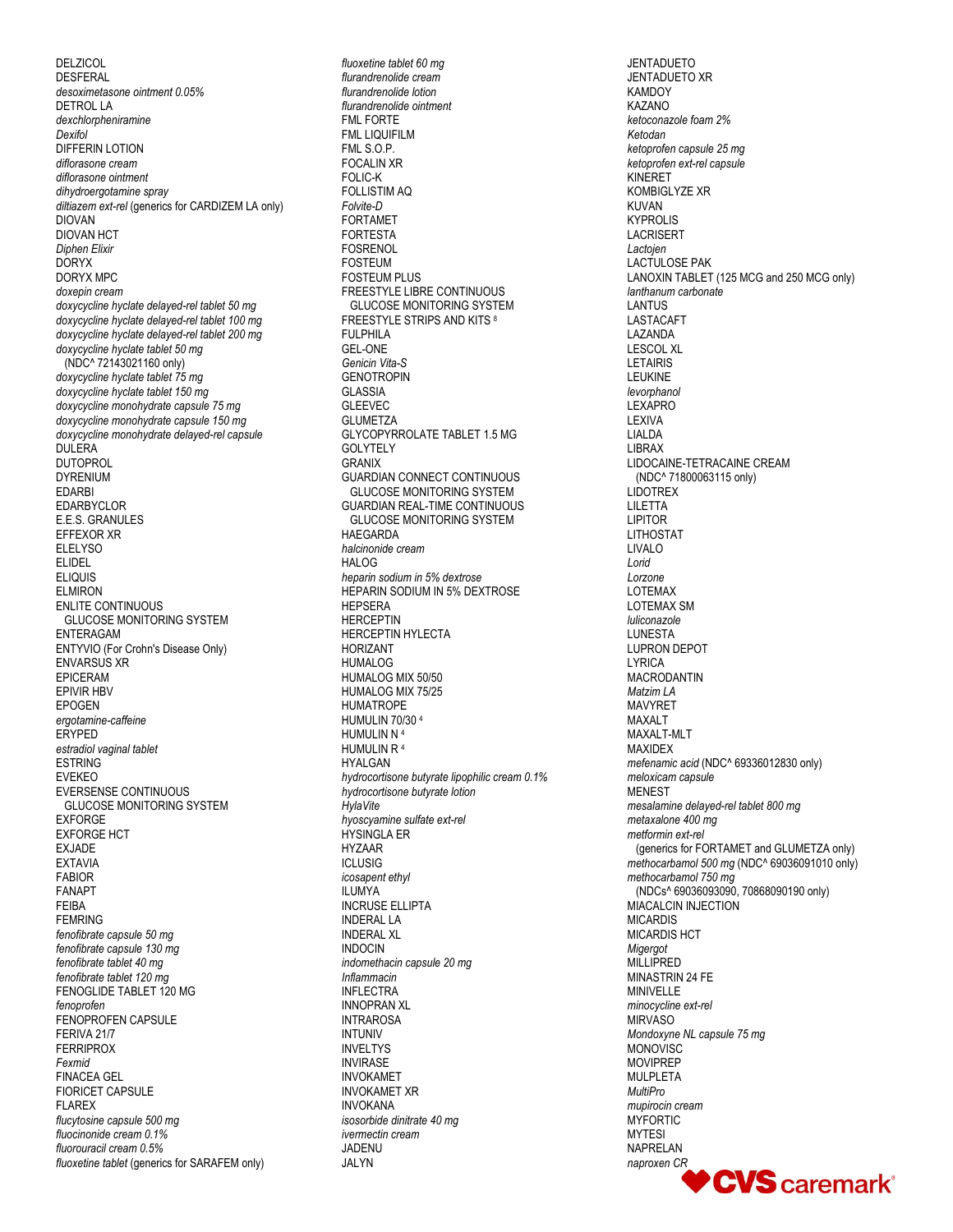*naproxen suspension naproxen-esomeprazole* NATURE-THROID NEO-SYNALAR NESINA NEULASTA NEULASTA ONPRO NEUPOGEN NEVANAC NEXIUM *niacin tablet 500 mg Niacor* NICADAN NICAPRIN NICAZEL NICAZEL FORTE NICOMIDE NILANDRON *nitrofurantoin* (NDCs^ 16571074024, 70408023932 only) *Nolix* NORGESIC FORTE NORITATE NORPACE NORVASC NOURIANZ NOVACORT NOVAREL NOVO NORDISK NEEDLES <sup>6</sup> NOXAFIL NPLATE *NuDiclo SoluPak NuDiclo TabPak* NUTROPIN AQ NUVARING NUVIGIL OLEPTRO OLUX-E *omeprazole-sodium bicarbonate* **OMNARIS** OMNITROPE OMNIVEX ONFI **ONGLYZA** ORENCIA INTRAVENOUS *orphenadrine-aspirin-caffeine Orphengesic Forte* ORTHO D ORTHO DF **ORTHOVISC** *Oscimin SR* OSENI OSMOPREP OSPHENA **OTREXUP** OWEN MUMFORD NEEDLES <sup>6</sup> *oxiconazole* (NDCs^ 00168035830, 51672135902 only) **OXYCONTIN** *oxymorphone ext-rel* **OXYTROL** *pantoprazole delayed-rel suspension paroxetine HCl ext-rel* (NDC^ 60505367503 only) *paroxetine mesylate capsule 7.5 mg* PAXIL PAXIL CR PEGASYS PENNSAID PERCOCET PERRIGO NEEDLES<sup>6</sup> PEXEVA PLAVIX POLYTOZA *posaconazole delayed-rel tablet* PRADAXA PRED FORTE PRED MILD PREGNYL PREMARIN PREMARIN CREAM

PRENATAL PLUS PREVACID PREVIDENT PRILOSEC PRISTIQ PROAIR HFA PROAIR RESPICLICK PROCRIT PROCYSBI **PRODIGEN** PROGRAF PROMETRIUM PROTONIX PROVAD PROVENTIL HFA PROVIGIL PROZAC PSORCON **ONASL OTERN** *quazepam* RAPAFLO RAPAMUNE RAVICTI RAYOS RECEDO REMODULIN RENFLEXIS REPATHA REVATIO RHEUMATE RIABNI RIBOZEL RIMSO-50 RIOMET RITUXAN ROZEREM *RyClora* **RYTARY** SABRIL SAIZEN SANDOSTATIN LAR SCARSILK PAD SEASONIQUE SEROQUEL XR SIGNIFOR LAR SIL-K PAD SILENOR SILIVEX SILTREX SIMPONI SINGULAIR SOMAVERT SORILUX SPRIX **STENDRA STRIBILD** SUBOXONE *sucralfate suspension sumatriptan-naproxen* SUPREP *Symax-SR* **SYMJEPI SYNERDERM** SYNVISC SYNVISC-ONE SYPRINE TALIVA *Targadox* TASIGNA *tavaborole* TAYTULLA TAZORAC **TECFIDERA TFSTIM** *testosterone gel 1% (authorized generics for TESTIM and VOGELXO only)* THEO-24

THIOLA THIOLA EC TIMOPTIC OCUDOSE TIROSINT TOBI TOBI PODHALER TOBRADEX ST *topiramate ext-rel capsule* (generics for QUDEXY XR only) TOPROL-XL TRACLEER TRADJENTA *tramadol* (NDC^ 52817019610 only) *tramadol ext-rel capsule* TRANSDERM SCOP TRAVATAN Z TRELSTAR MIXJECT TREXIMET *triamcinolone aerosol 0.2% triamcinolone ointment 0.05% Trianex* **TRICOR** TRINAZ TRIVIDIA INSULIN SYRINGES <sup>6</sup> *TronVite*  **TRUVADA** TRUXIMA TUDORZA UDENYCA ULORIC ULTIMED INSULIN SYRINGES <sup>6</sup> ULTIMED NEEDLES<sup>6</sup> ULTRAVATE UROXATRAL VALCYTE VALTREX *Vanoxide-HC* VASCULERA VECTICAL VELTIN *venlafaxine ext-rel tablet* (except 225 mg) VENTOLIN HFA VEREGEN VIAGRA VIEKIRA PAK VIIBRYD VIRACEPT VISCO-3 VITAFOL-ONE *Vitasure* VIVELLE-DOT VOGELXO **WESTHROID** WP THYROID XALKORI XANAX XANAX XR XENAZINE XENICAL XOLEGEL XOPENEX HFA *Xvite* XYZBAC YASMIN YAZ *Yuvafem* ZALVIT ZARXIO ZEGERID ZELAC ZEMAIRA ZEPATIER ZERVIATE ZESTORETIC ZETIA **ZETONNA** ZIANA *zileuton ext-rel* ZIRGAN